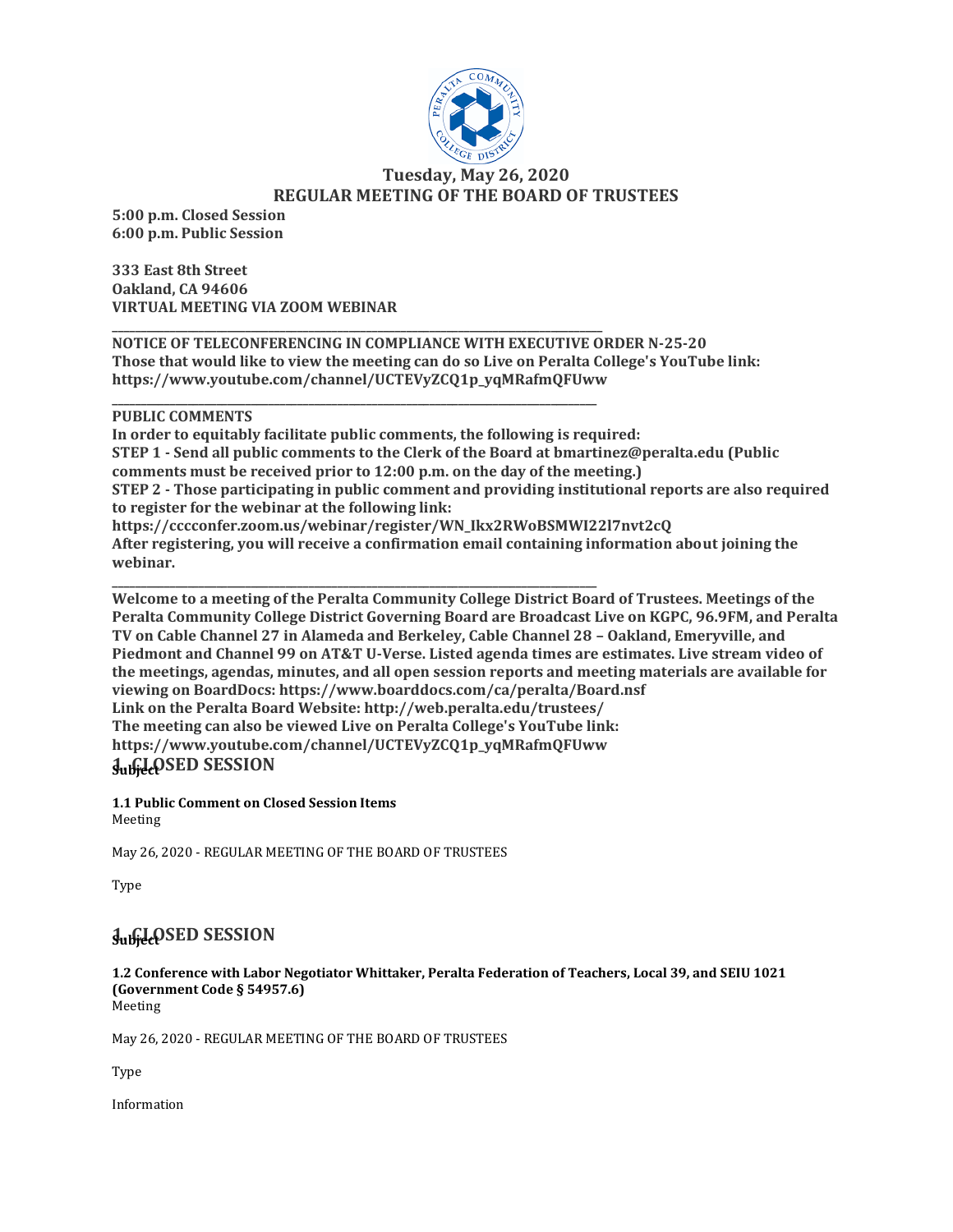## **1. CLOSED Subject SESSION**

**1.3 Public Employee Appointment (Government Code Section 54957)** Meeting

May 26, 2020 - REGULAR MEETING OF THE BOARD OF TRUSTEES

Type

Information

The Board is provided respective salaries in closed session for information purposes only, if any. The Board is reminded not to discuss personnel matters outside of closed session.

## **1. GLOSED SESSION**

**1.4 Public Employee Discipline/Dismissal/Release** Meeting

May 26, 2020 - REGULAR MEETING OF THE BOARD OF TRUSTEES

Type

## **1. CLOSED Subject SESSION**

**1.5 Public Employee Evaluation** Meeting

May 26, 2020 - REGULAR MEETING OF THE BOARD OF TRUSTEES

Type

## **1. GLOSED SESSION**

#### **1.6 Conference with Legal Counsel, Multiple Cases: (Government Code § 54956.9)** Meeting

May 26, 2020 - REGULAR MEETING OF THE BOARD OF TRUSTEES

Type

Information

- Conference with Legal Counsel (54956.9(a)), Payne v. Peralta Community College District, U.S. District Court, Northern District of CA, Case No. 3:16-cv-04390-MMC.
- Herrera v. Peralta Community College District et.al, Alameda Superior Court case no. RG18932402
- Conference with Legal Counsel, Anticipated/Potential Litigation (54956.9(b)-(c)) (2 cases).

## **2. DEEPS SESSION**

**2.1 Call to Order** Meeting

May 26, 2020 - REGULAR MEETING OF THE BOARD OF TRUSTEES

Type

Procedural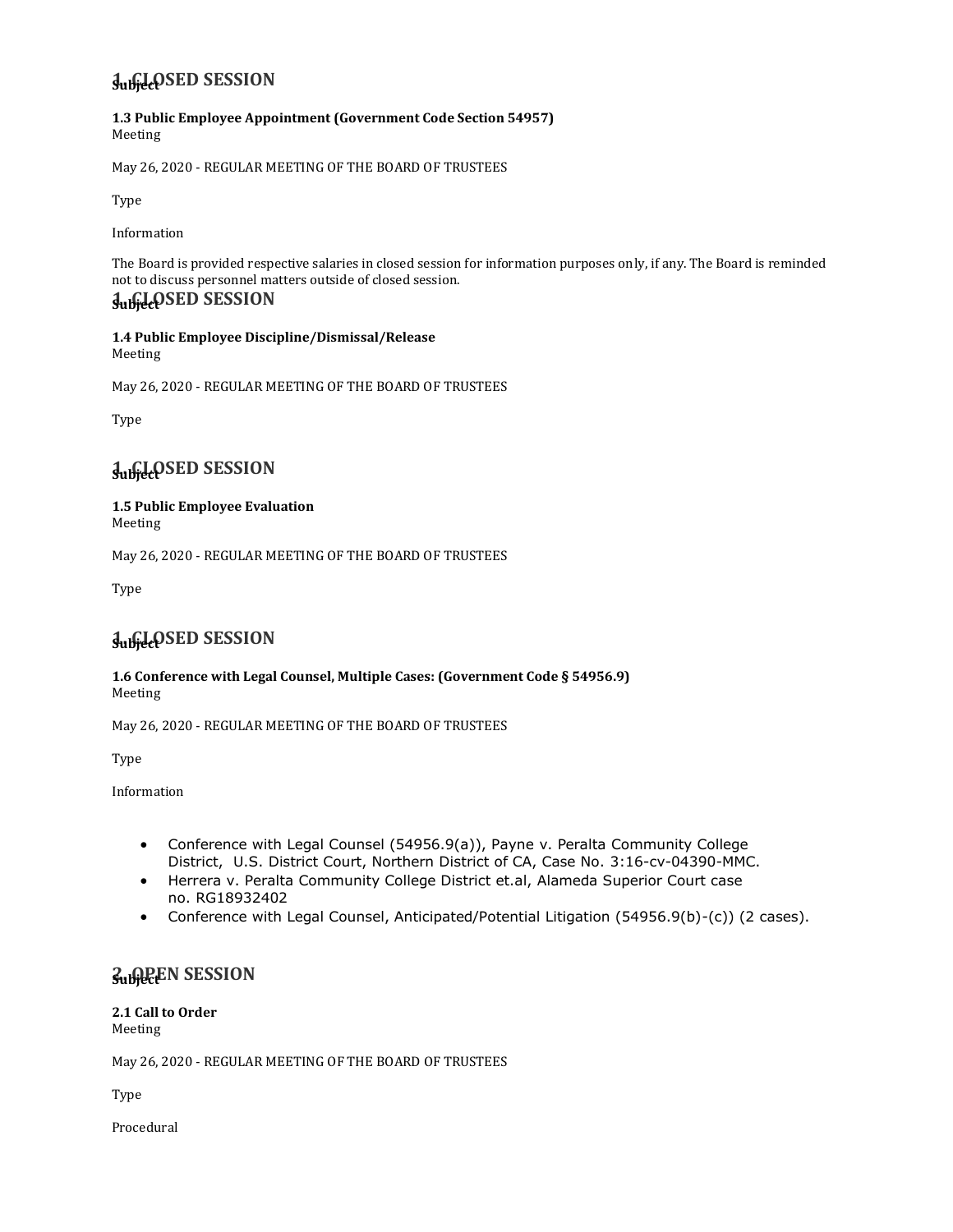## **2. OPEN SESSION Subject**

#### **2.2 Pledge of Allegiance** Meeting

May 26, 2020 - REGULAR MEETING OF THE BOARD OF TRUSTEES

Type

Procedural

## **2. OPEN SESSION Subject**

**2.3 Roll Call** Meeting

May 26, 2020 - REGULAR MEETING OF THE BOARD OF TRUSTEES

Type

Procedural

## **2. OPEN SESSION**

**2.4 Report of Action Taken in Closed Session** Meeting

May 26, 2020 - REGULAR MEETING OF THE BOARD OF TRUSTEES

Type

Information

## $2u$ *b*<sub>e</sub><sup>*R*</sup>**EXSION**

#### **2.5 Approval of the Agenda** Meeting

May 26, 2020 - REGULAR MEETING OF THE BOARD OF TRUSTEES

Type

Action

## **2. OPEN SESSION Subject**

#### **2.6 Approval of the Minutes** Meeting

May 26, 2020 - REGULAR MEETING OF THE BOARD OF TRUSTEES

Type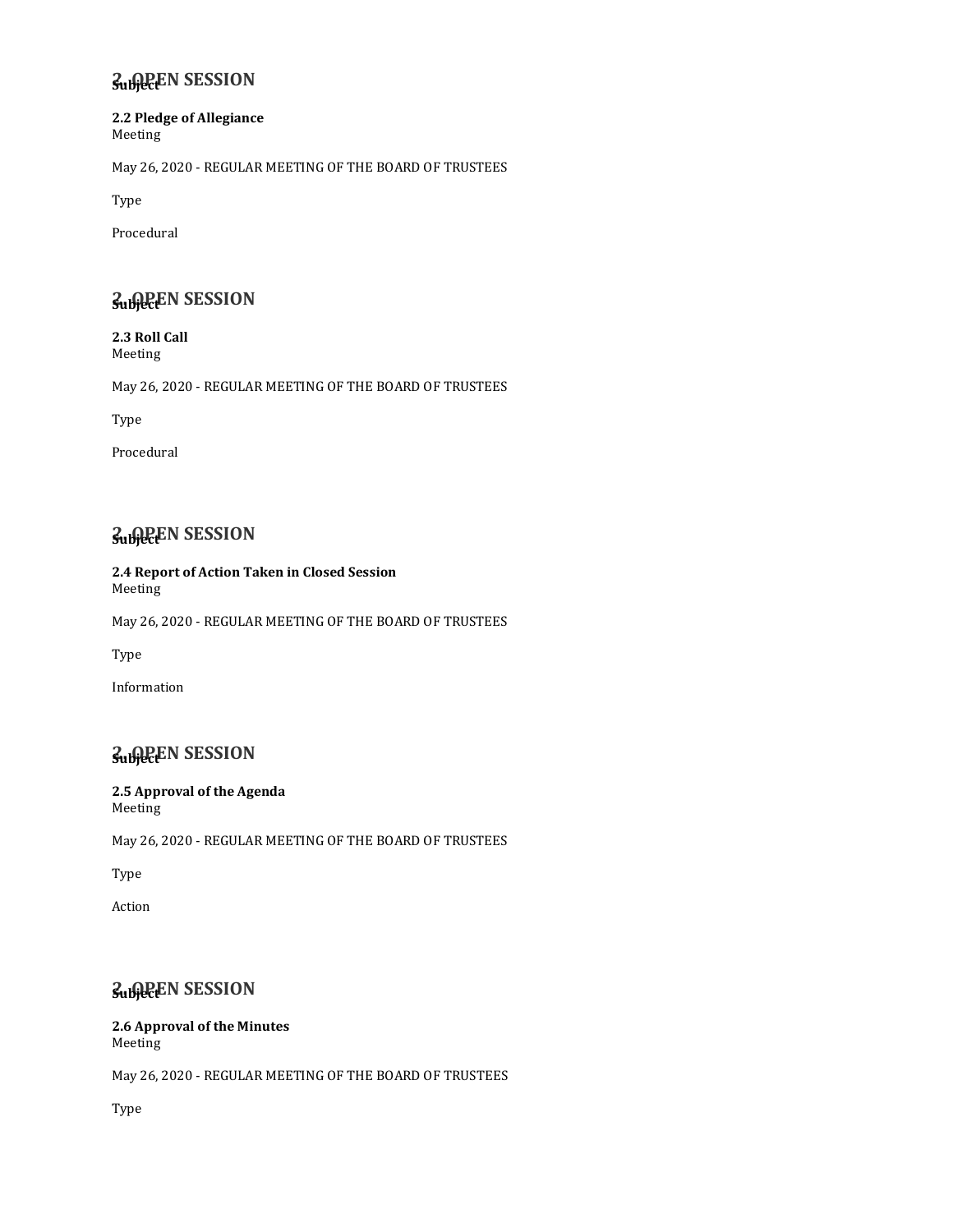Action, Minutes

Preferred Date

May 26, 2020

Absolute Date

May 26, 2020

Fiscal Impact

No

Budgeted

No

## **2. OPEN SESSION Subject**

#### **2.7 Associated Student Government Reports** Meeting

May 26, 2020 - REGULAR MEETING OF THE BOARD OF TRUSTEES

Type

Information

## **2. OBJECT SESSION**

#### **2.8 Peralta Classified Senate Report** Meeting

May 26, 2020 - REGULAR MEETING OF THE BOARD OF TRUSTEES

Type

Information

## **2. OPEN SESSION Subject**

#### **2.9 District Academic Senate Report** Meeting

May 26, 2020 - REGULAR MEETING OF THE BOARD OF TRUSTEES

Type

Information

## **2. OPEN SESSION Subject**

#### **2.10 Public Communication** Meeting

May 26, 2020 - REGULAR MEETING OF THE BOARD OF TRUSTEES

Type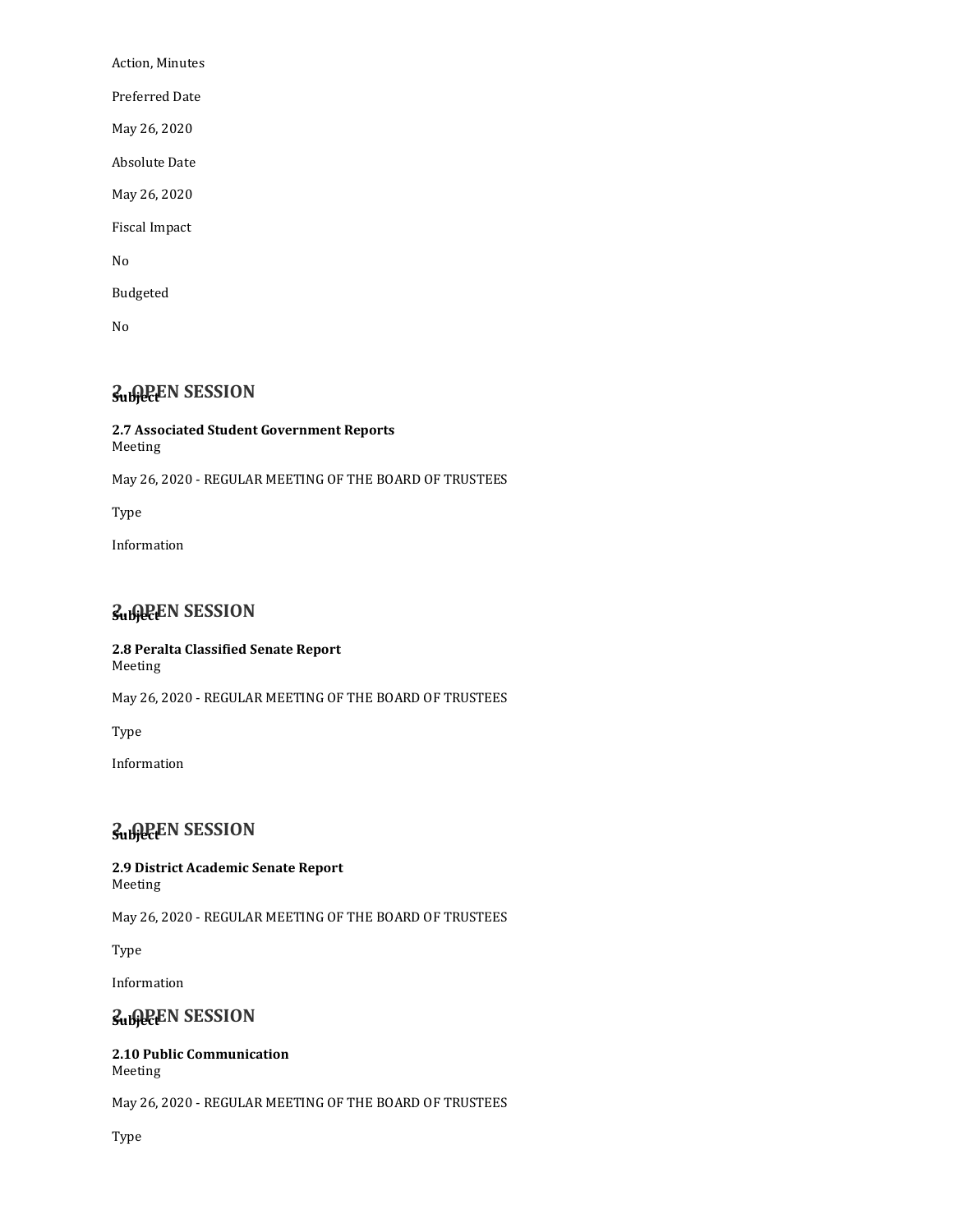#### Information

At this time, the Board of Trustees will listen to communication from the public on matters that are not on the agenda and are within the Board's jurisdiction. Under provisions of the Brown Act, the Board and District staff are prohibited from discussing or taking action on oral requests that are not part of the agenda, but may respond briefly. A maximum of 15 minutes (up to 3 minutes per individual) will be provided for speakers under this agenda section, at the Board President's discretion. A speaker's card must be completed to request to address the Board. Requests to speak which cannot be honored within the time limit will be scheduled for subsequent meetings in the order received. Persons addressing items included on the agenda will be heard at the time the item is considered, and comments on tangential issues not directly related to the item may be ruled out of order. Cards must be received prior to the Board's consideration of the item and are honored in the order the cards are received. A speaker may yield time to another speaker up to a limit of 6 additional minutes, with no more than 5 speakers on the issue, where both have completed a speaker's card, and the yielder must identify him/herself to the Board. Speakers are asked to submit any materials to the Board Clerk and shall not approach the dais during meetings. (Please line-up when your name is called.) Further direction is provided in Board Policy and Administrative Procedure 2345 Public Participation at Board Meetings.

### **<http://web.peralta.edu/trustees/board-policies/> 2. OPEN SESSION**

#### **2.11 Chancellor's Reports** Meeting

May 26, 2020 - REGULAR MEETING OF THE BOARD OF TRUSTEES

Type

Information

- Board of Governors' Update
- Campus Updates

#### File Attachments

```
BCC - NewsfortheBoard05-21-2020.pdf (1,452 KB)
5-26-2020 COA President's Board Report.pdf (15,151 KB)
Laney College Board Highlight May 26.pdf (8,888 KB)
5.26.20 Merritt College BOT Report.pdf (462 KB)
```
## **3. PRESENTATIONS**

**3.1 Accreditation Preparation. Presenter: Vice Chancellor Brown (5 minutes)** Meeting

May 26, 2020 - REGULAR MEETING OF THE BOARD OF TRUSTEES

Type

Information

### **TO: Peralta Board of Trustees**

### **FROM: Dr. Siri Brown, Vice Chancellor, Academic Affairs**

### **BACKGROUND/ANALYSIS:**

The Office of Academic Affairs and Student Success along with the college Accreditation Liaison Officers (ALOs) seek to update the PCCD Board of Trustees on the process of completing the Institutional Self-Evaluation Report (ISER) due to ACCJC January, 2021. This presentation is provided as an update on the progress to date, timeline for completion, and the broad participation of college and district staff in contributing to the content of the reports.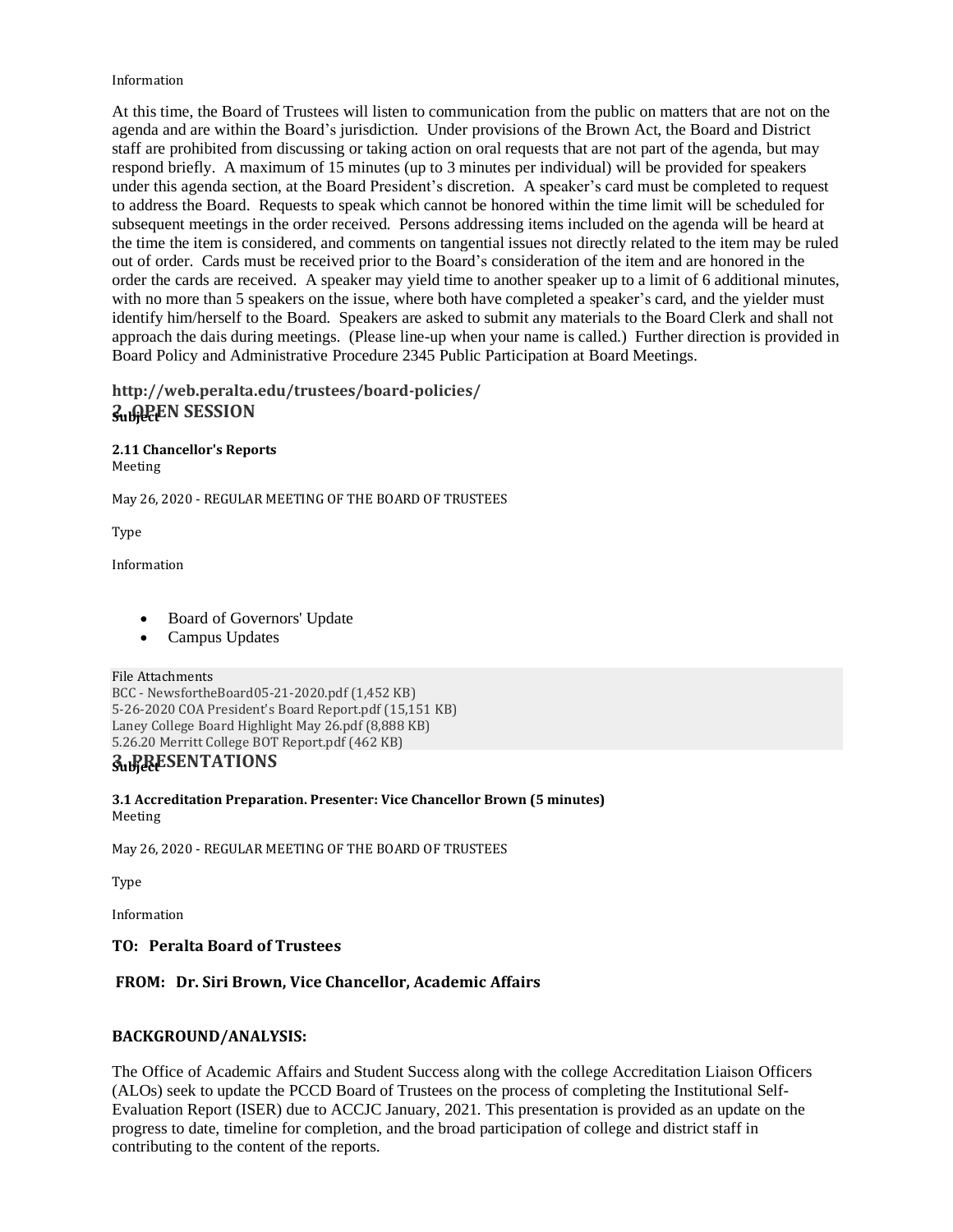### **DELIVERABLES/SCOPE OF WORK:**

N/A

### **ANTICIPATED COMPLETION DATE:**

N/A

### **EVALUATION AND RECOMMENDED ACTION:**

 $N/A$ 

File Attachments [Accreditation](https://go.boarddocs.com/ca/peralta/Board.nsf/files/BPTQZB6BB474/$file/Accreditation%20Presentation%20BOT%205.26.20.pdf) Presentation BOT 5.26.20.pdf (1,551 KB) **3. PRESENTATIONS** 

#### **3.2 Budget Update. Presenter: Vice Chancellor Walter** Meeting

May 26, 2020 - REGULAR MEETING OF THE BOARD OF TRUSTEES

Type

Information

### **TO: Peralta Board of Trustees**

### **FROM: Dr. Carla Walter, Vice Chancellor, Finance**

### **BACKGROUND/ANALYSIS:**

Vice Chancellor Walter will be briefing the Board on the quarterly financial status and a brief budget update.

### **DELIVERABLES/SCOPE OF WORK:**

N/A

### **ANTICIPATED COMPLETION DATE:**

N/A

### **EVALUATION AND RECOMMENDED ACTION:**

N/A

File Attachments Budget Update Post May Revise 1 [2020.pdf](https://go.boarddocs.com/ca/peralta/Board.nsf/files/BPUUCX7B7840/$file/Budget%20Update%20Post%20May%20Revise%201%202020.pdf) (3,295 KB) **4. INFORMATIONAL ITEMS Subject**

**4.1 Review the Financial Statements and Cash Flow Summary – Ending March 31, 2020. Presenter: Vice Chancellor Walter** Meeting

May 26, 2020 - REGULAR MEETING OF THE BOARD OF TRUSTEES

Type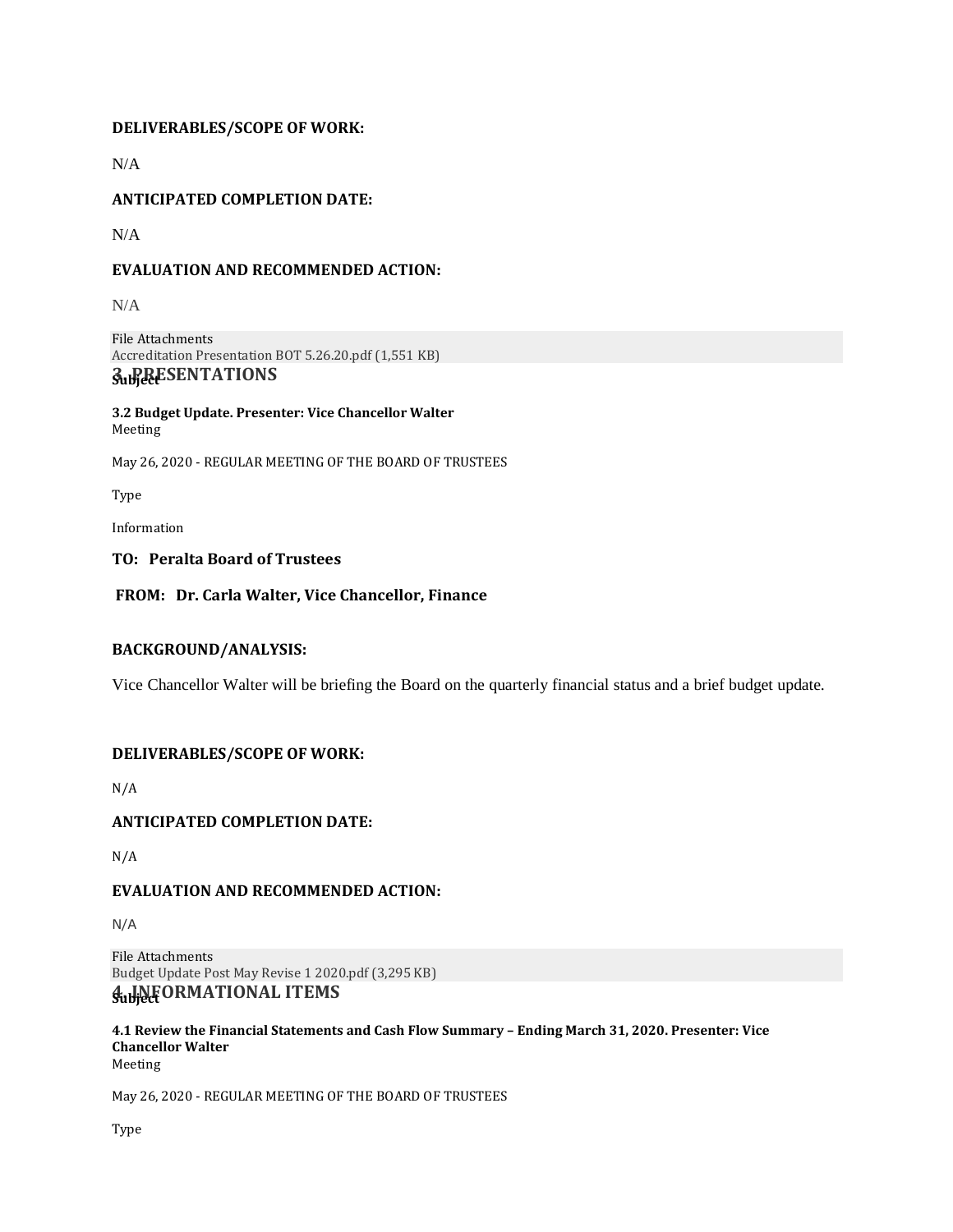Information

### **TO: Peralta Board of Trustees**

### **FROM: Dr. Carla Walter, Vice Chancellor for Finance & Administration**

### **PREPARED BY: Richard Ferreira, Executive Assistant**

### **Background Analysis:**

This summary is presented as a means of communicating the district's financial position and to provide information regarding the Governor's May Revision.

### **Anticipated Completion Date:**

N/A

### **Evaluation and Recommended Action:**

The Chancellor recommends review. File Attachments [Overview-of-Higher-Education-May-Revision-Proposals-051920.pdf](https://go.boarddocs.com/ca/peralta/Board.nsf/files/BPSQY565C00C/$file/Overview-of-Higher-Education-May-Revision-Proposals-051920.pdf) (267 KB) [FullBudgetSummary.pdf](https://go.boarddocs.com/ca/peralta/Board.nsf/files/BPSQZJ65DD1B/$file/FullBudgetSummary.pdf) (4,542 KB) 2020-21 May Revision Joint Analysis [05-15-20.pdf](https://go.boarddocs.com/ca/peralta/Board.nsf/files/BPSR2865F3AE/$file/2020-21%20May%20Revision%20Joint%20Analysis%2005-15-20.pdf) (567 KB) ACBO\_CCC\_May Revision\_Slide [Deck\\_FINAL\\_5\\_20\\_20.pdf](https://go.boarddocs.com/ca/peralta/Board.nsf/files/BPT2PS032EC8/$file/ACBO_CCC_May%20Revision_Slide%20Deck_FINAL_5_20_20.pdf) (262 KB) Copy of FY2019-20 Monthly [Cashflow\\_Rev\\_2020.05.20](https://go.boarddocs.com/ca/peralta/Board.nsf/files/BPTTGJ77340C/$file/Copy%20of%20FY2019-20%20Monthly%20Cashflow_Rev_2020.05.20%20Updated.pdf) Updated.pdf (97 KB) Copy of [2020-5-20](https://go.boarddocs.com/ca/peralta/Board.nsf/files/BPTTGN773AD4/$file/Copy%20of%202020-5-20%20Financial%20Report.pdf) Financial Report.pdf (20 KB)

## **4. INFORMATIONAL ITEMS Subject**

#### **4.2 Review of Purchase Order Report for the period covering from April 1, 2020 through April 30, 2020. Presenter: Vice Chancellor Walter** Meeting

May 26, 2020 - REGULAR MEETING OF THE BOARD OF TRUSTEES

Type

Information

### **TO: Members of the Board of Trustees**

### **FROM: Dr. Carla Walter, Vice Chancellor for Finance & Administration**

### **PREPARED BY: Richard Ferreira, Executive Assistant**

### **Background/Analysis:**

All payments from the funds of a community college district are made by the use of Purchase Orders and within the parameters prescribed in Board Policy 6330 and Administrative Procedures 6330 & 6340. The Purchase Order Report presented for review is being done so in accordance with Education Code Section 81656 which states, "All transactions entered into by the officer or employee shall be reviewed by the governing board every 60 days."

The table below provides a summary by funding source of number of orders issued and total dollar value.

| <b>FUND</b> | Number of<br><b>Orders Issued</b> | <b>Total Dollar Value</b> |
|-------------|-----------------------------------|---------------------------|
|-------------|-----------------------------------|---------------------------|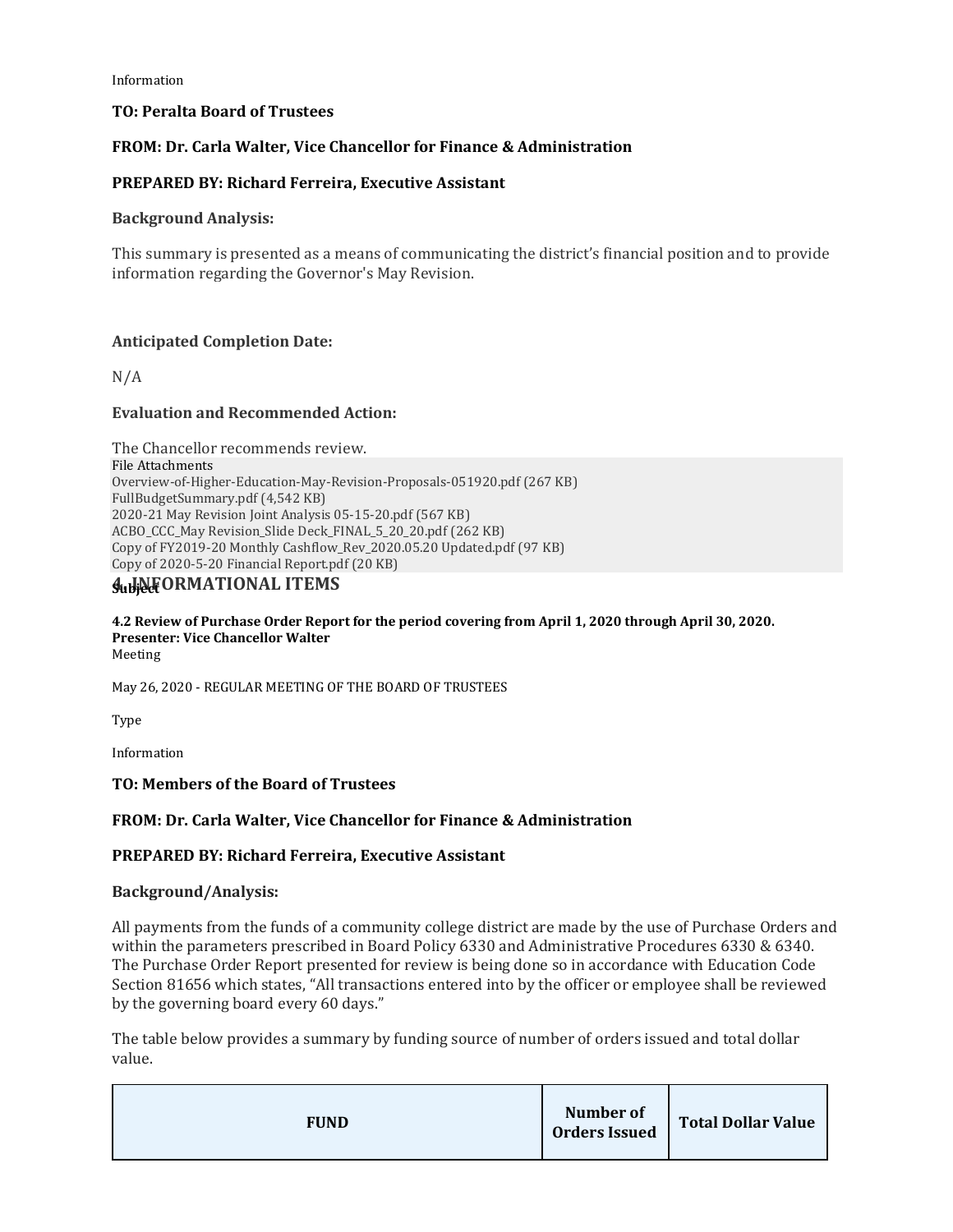| Fund Code: 01 General Unrestrict Oper       | 555  | \$424,407.25   |
|---------------------------------------------|------|----------------|
| Fund Code: 03 Comm. Service-Fee Based       | 9    | \$3,966.19     |
| Fund Code: 07 Coll. Fds On Bookstore Comm.  | 2    | \$1,950.00     |
| Fund Code: 10 College Designated Funds      | 39   | \$24,730.17    |
| Fund Code: 11 General Restricted Fund       | 1514 | \$1,154,208.49 |
| Fund Code: 30 Contract Education            | 2    | \$250.00       |
| Fund Code: 61 Cap. Out. Proj. Funds-State   | 7    | \$24,768.39    |
| Fund Code: 63 Bond Measure A                | 7    | \$13,747.00    |
| Fund Code: 68 Child Development Fund        | 43   | \$10,518.13    |
| Fund Code: 69 SpReserve Fd #2 Redev & Healt | 2    | \$740,516.72   |
| Fund Code: 71 Trust And Agency Funds        | 4    | \$21,356.86    |
| Fund Code: 72 Student Rep Fee Trust         | 2    | \$1,195.84     |
| Fund Code: 75 Project Trust Fund            | 37   | \$5,684.53     |
| Fund Code: 80 Self-Insurance Fund           | 1    | \$1,638.75     |
| <b>Total</b>                                | 2224 | \$2,428,938.32 |

### **Deliverables and Scope of Work:**

N/A

## **Anticipated Completion Date:**

 $N/A$ 

### **Evaluation and Recommended Action:**

The Chancellor recommends review.

File Attachments [Purchase](https://go.boarddocs.com/ca/peralta/Board.nsf/files/BPAU9X7B078D/$file/Purchase%20Order%20Report%20April%2030%202020.pdf) Order Report April 30 2020.pdf (386 KB) *<del>Subject</del>* ORMATIONAL ITEMS

**4.3 Risk Management Update. Presenter: GC Warden & Royl Roberts** Meeting

May 26, 2020 - REGULAR MEETING OF THE BOARD OF TRUSTEES

Type

Information

### **TO: Peralta Board of Trustees**

### **FROM: Delisle Warden, Interim General Counsel and Chief of Staff**

### **BACKGROUND/ANALYSIS:**

General Counsel Warden and Royl Roberts will be providing the Board with a risk management report.

### **DELIVERABLES/SCOPE OF WORK:**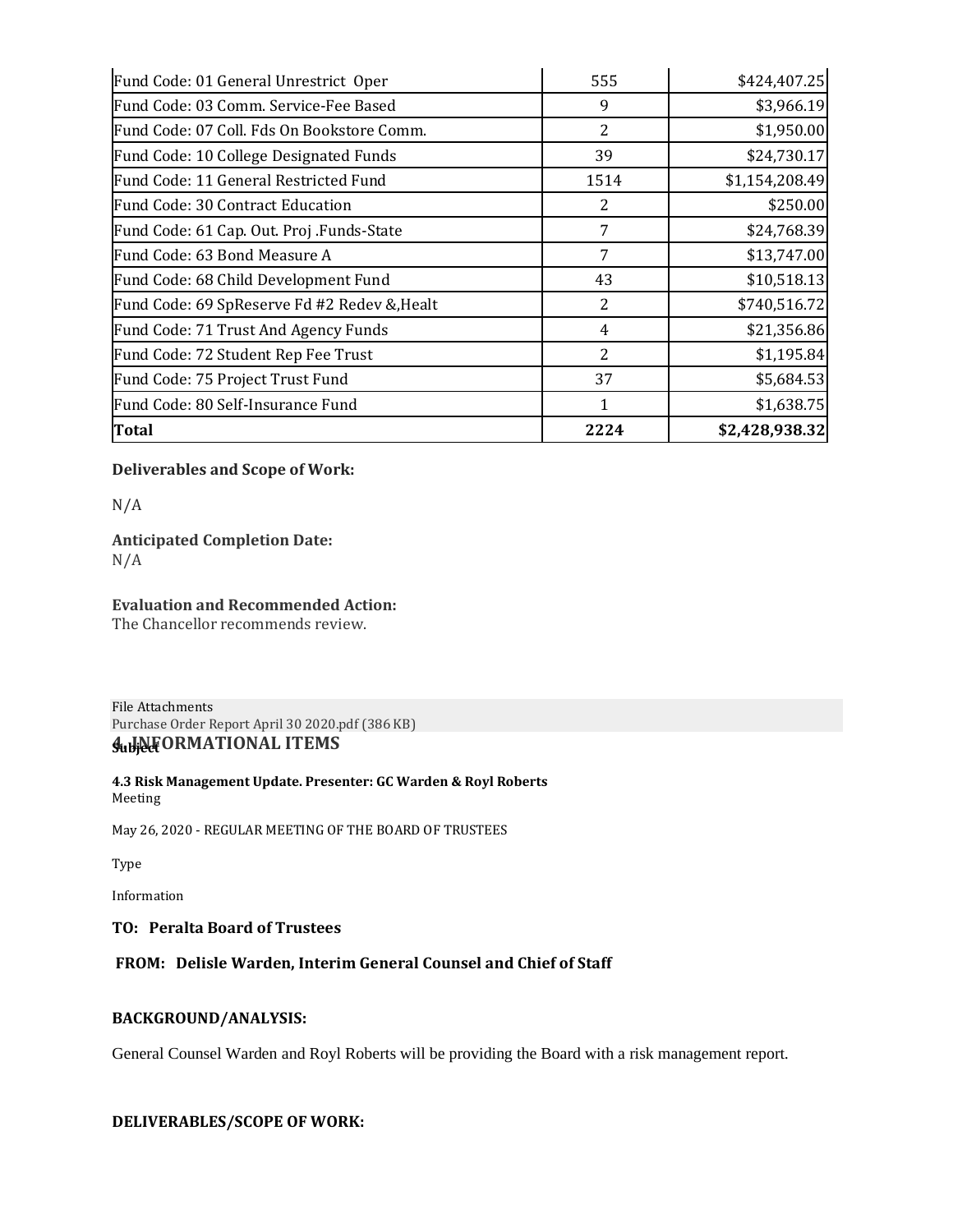### **ANTICIPATED COMPLETION DATE:**

N/A

### **EVALUATION AND RECOMMENDED ACTION:**

Information

File Attachments Risk [Management](https://go.boarddocs.com/ca/peralta/Board.nsf/files/BPUPGJ647C06/$file/Risk%20Management%20Update%20May%202020.pdf) Update May 2020.pdf (205 KB) **4. INFORMATIONAL ITEMS Subject**

**4.4 Status of all maintenance and construction projects. Presenter: Vice Chancellor Sata** Meeting

May 26, 2020 - REGULAR MEETING OF THE BOARD OF TRUSTEES

Type

Information

**TO: Peralta Board of Trustees**

**FROM: Dr. Leigh Sata, Vice Chancellor, DGS**

### **BACKGROUND/ANALYSIS:**

Vice Chancellor Sata will be briefing the Board on the status of all construction and maintenance projects.

### **DELIVERABLES/SCOPE OF WORK:**

N/A

### **ANTICIPATED COMPLETION DATE:**

N/A

### **EVALUATION AND RECOMMENDED ACTION:**

N/A

File Attachments 200526 DGS [Update.pdf](https://go.boarddocs.com/ca/peralta/Board.nsf/files/BPV2M802CF14/$file/200526%20DGS%20Update.pdf) (162 KB) **4. INFORMATIONAL ITEMS** 

**4.5 Review the Community College Financial Statement (CCFS) 320 Apportionment Attendance Report 320 (P2) FTES Update. Presenter: Vice Chancellor Walter & Vice Chancellor Brown** Meeting

May 26, 2020 - REGULAR MEETING OF THE BOARD OF TRUSTEES

Type

Information

### **TO: Peralta Board of Trustees**

N/A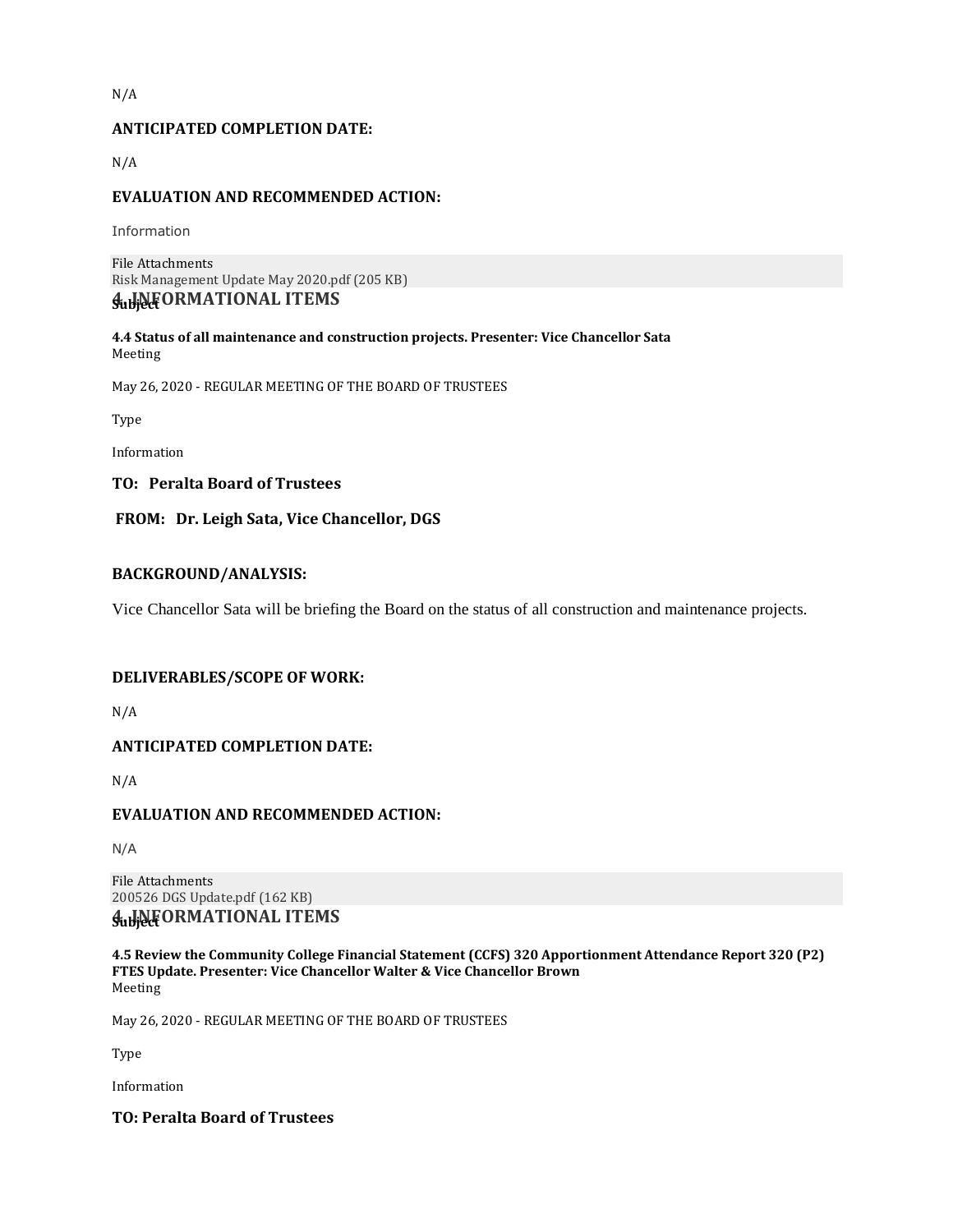### **FROM: Dr. Carla Walter, Vice Chancellor for Finance & Administration**

### **PREPARED BY: Richard Ferreira, Executive Assistant**

### **Background/Analysis:**

Per BP 6300 Fiscal Management and Accounting, the Chancellor shall establish procedures to assure that the District's fiscal management is in accordance with the principles contained in Title 5, § 58311.

In compliance with Title 5, § 58003.2, the District Registrar is responsible for the reporting of Full-time Equivalent Students (FTES) during the first reporting period (P1 -between July 1 and December 31), second reporting period (P2 - between July 1 and April 15), and annual reporting period (between July 1 and June 30).

The first reporting period contains actual FTES data for late Summer and Fall 2019. The second reporting period expands the actual data by including FTES for census-based classes in spring 2020. The P2 report also includes refined projections for spring late start and courses using the actual attendance hours accounting method and early summer courses. The annual report contains actual FTES data for all courses.

The District's FTES reporting update schedule is designed to keep the Board informed of the District's progress toward and/or achievement of its state allocated FTES target as evidenced in the three reporting periods. This update reflects the second period report submitted to the California Community Colleges Chancellor's Office and the District's current status towards achieving the 2019-2020 target of 7,650 residential FTES for Fall 2019.

### **Deliverables and Scope of Work:**

N/A

### **Anticipated Completion Date:**

N/A

### **Evaluation and Recommended Action:**

The Chancellor recommends Review.

File Attachments [DistrictCollegeCertificationP2\\_2019-20](https://go.boarddocs.com/ca/peralta/Board.nsf/files/BPBR5V6AD6D9/$file/DistrictCollegeCertificationP2_2019-20%20(1).pdf) (1).pdf (354 KB) **5. CONSENT CALENDAR Subject - BOARD MATTERS**

**5.1 Consider Ratification of Out of State Travel pursuant to Board Policy 7400. Presenter: Chancellor Stanback Stroud** Meeting

May 26, 2020 - REGULAR MEETING OF THE BOARD OF TRUSTEES

Type

Action (Consent)

Preferred Date

May 26, 2020

Absolute Date

May 26, 2020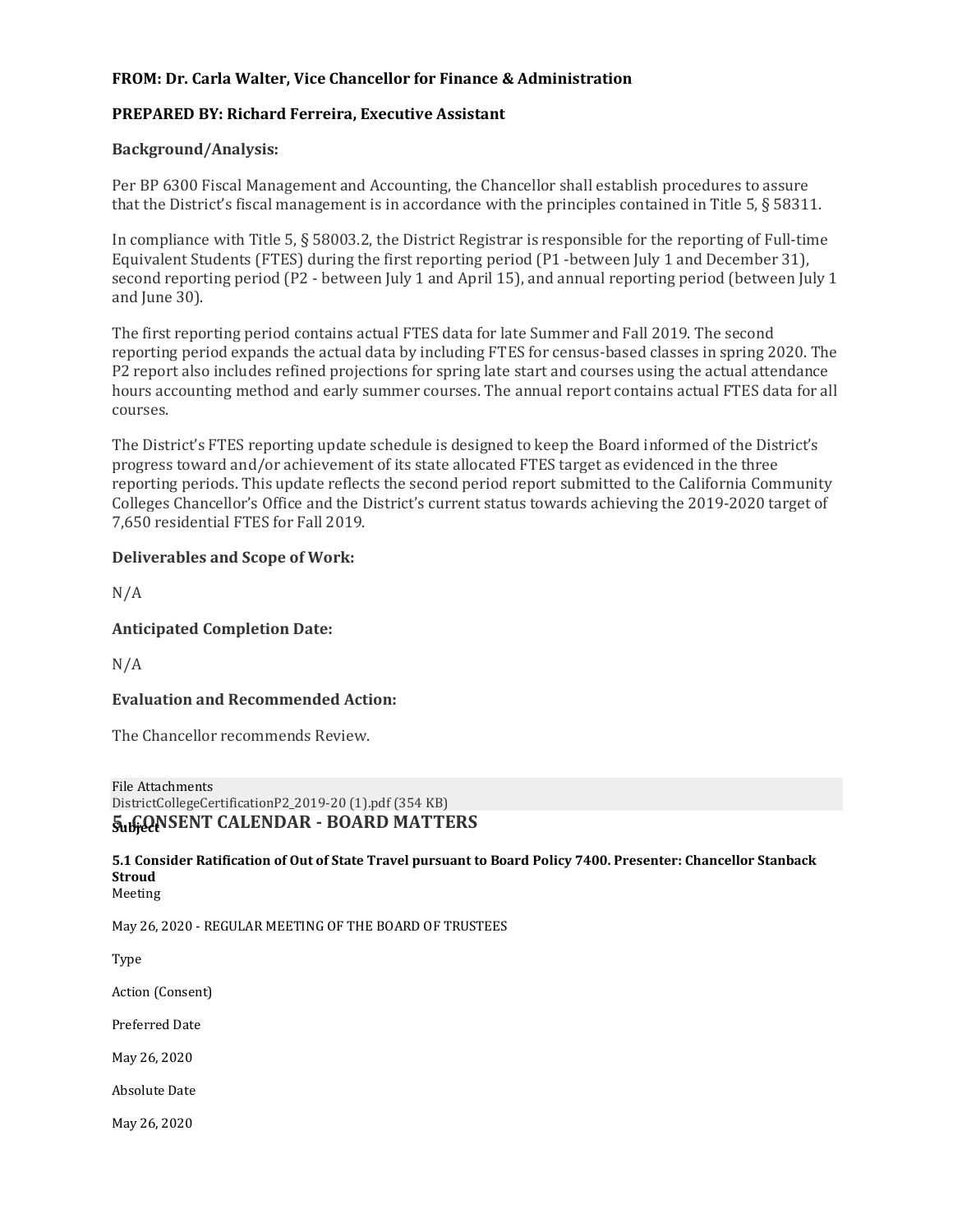Fiscal Impact

Yes

Budgeted

Yes

**TO:** Peralta Board of Trustees

**FROM:** Dr. Regina Stanback Stroud, Chancellor

### **PREPARED BY:** Dr. Regina Stanback Stroud, Chancellor

| <b>Name</b>     | <b>Travel Location</b>                                                             | <b>Dates</b>                  |
|-----------------|------------------------------------------------------------------------------------|-------------------------------|
| Lilia<br>Celhay | Henderson, NV - Hispanic Serving Institution Project Directors<br>and Staff Summit | March 3, 2020 - March 4, 2020 |
|                 | Nghi Dong Las Vegas, NV - 2020 NASFAA Conference                                   | June 28, 2020 - July 3, 2020  |

### **Deliverables and Scope of Work:**

N/A

### **Anticipated Completion Date:**

N/A

File Attachments Ratification of Travel [5.26.2020.pdf](https://go.boarddocs.com/ca/peralta/Board.nsf/files/BPRQBY68947D/$file/Ratification%20of%20Travel%205.26.2020.pdf) (240 KB)

N*[All matters listed under the Consent C](https://go.boarddocs.com/ca/peralta/Board.nsf/files/BPRSWC74A541/$file/N%20Dong%20Nasfaa%202020.pdf)alendar are considered by the Board of Trustees to be routine or* Dong Nasfaa 2020.pdf (2,205 KB) *sufficiently supported by back-up information as to not require additional discussion. Consent Calendar items will be enacted by one motion. There will be no separate discussion on these items prior to the time the Board votes on them, unless a Board member requests that a specific item be removed from the Consent Calendar for action and a separate vote. Public comment on Consent Calendar items from anyone completing a card will be heard prior to the Board's vote on the Consent Calendar. All Board approved contracts are subject to final negotiation and execution by the Chancellor.*

## $\overline{\mathbf{S}}$ ubiection CALENDAR **·** BOARD MATTERS

### **5.2 Consider Ratification of Monthly Contract Report in accordance with Board Policy 6340. Presenter: Chancellor Stanback Stroud**

Meeting

May 26, 2020 - REGULAR MEETING OF THE BOARD OF TRUSTEES

Type

Action

Preferred Date

Apr 21, 2020

Absolute Date

Apr 21, 2020

Fiscal Impact

Yes

Budgeted

Yes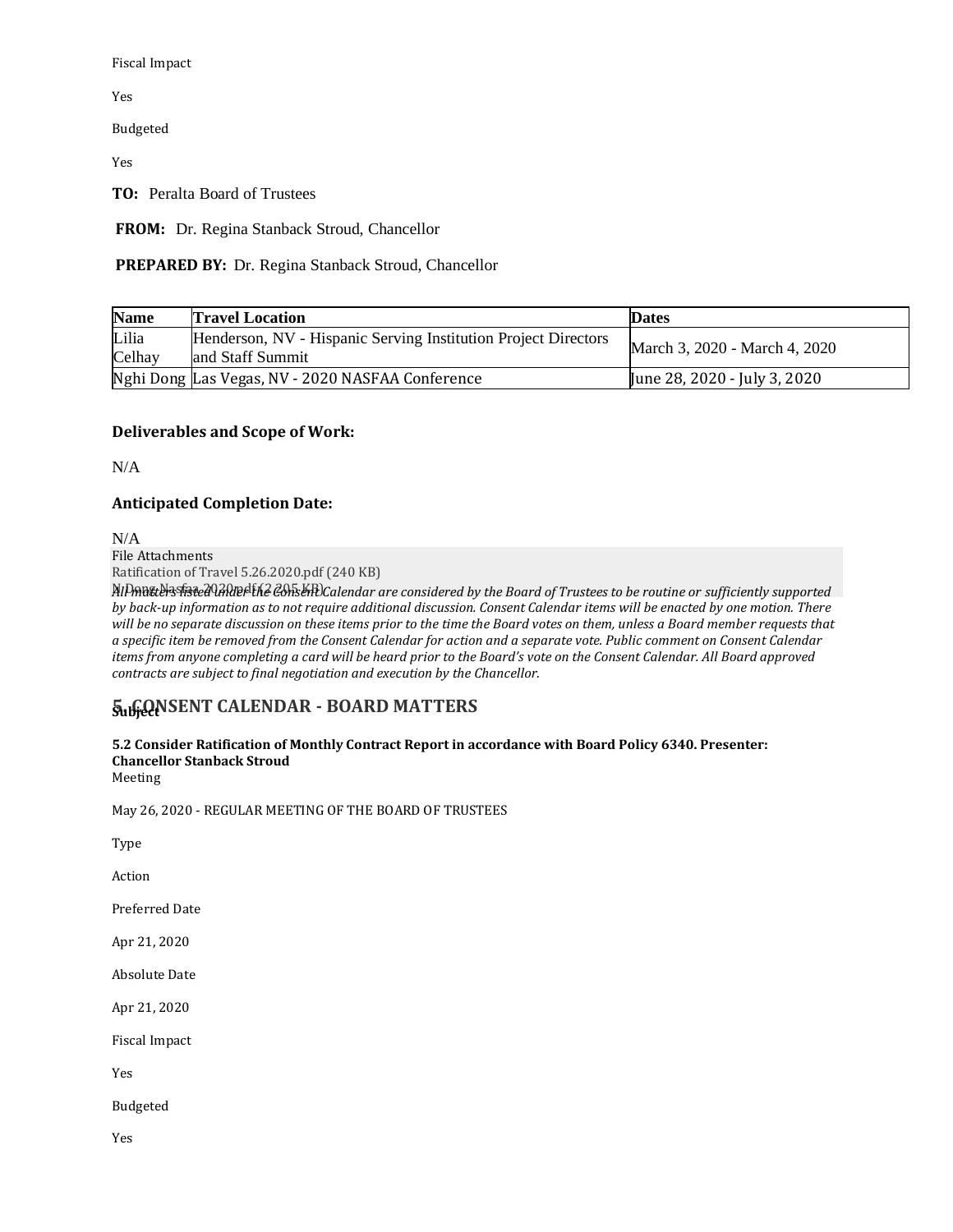Budget Source

General Funds

**TO:** Peralta Board of Trustees

**FROM:** Dr. Regina Stanback Stroud, Chancellor

**PREPARED BY:** Dr. Regina Stanback Stroud, Chancellor

#### **BACKGROUND/ANALYSIS:**

Consider Ratification of the Monthly Report of Contracts for the month of May 2020. In accordance with Administrative Policy 6340, all contracts and amendments regardless of dollar amount must be ratified by the Board of Trustees within 60 days, if not approved in advance as otherwise required herein.

#### **DELIVERABLES/SCOPE OF WORK:**

Scope of Work for each contract can be found in the monthly report.

### **ANTICIPATED COMPLETION DATE:**

N/A

### **EVALUATION AND RECOMMENDED ACTION:**

The Chancellor recommends approval. File Attachments BOT Contract Ratification [5.26.2020\\_upload](https://go.boarddocs.com/ca/peralta/Board.nsf/files/BPUQPU6A1B48/$file/BOT%20Contract%20Ratification%205.26.2020_upload%2005212020%20(2).pdf) 05212020 (2).pdf (22 KB)  $\int_{\mathbb{R}} \int_{\mathbb{R}} \mathbb{Q} \cdot \mathbb{P} \cdot \mathbb{P} \cdot \mathbb{P} \cdot \mathbb{P} \cdot \mathbb{P} \cdot \mathbb{P} \cdot \mathbb{P} \cdot \mathbb{P} \cdot \mathbb{P} \cdot \mathbb{P} \cdot \mathbb{P} \cdot \mathbb{P} \cdot \mathbb{P} \cdot \mathbb{P} \cdot \mathbb{P} \cdot \mathbb{P} \cdot \mathbb{P} \cdot \mathbb{P} \cdot \mathbb{P} \cdot \mathbb{P} \cdot \mathbb{P} \cdot \mathbb{P} \cdot \mathbb{P} \cdot \mathbb{P} \cdot \mathbb$ 

## **6.1 Consider Approval of Course and Program Additions, Deactivations and Changes Presenter: Vice Chancellor Brown**

Meeting

May 26, 2020 - REGULAR MEETING OF THE BOARD OF TRUSTEES

Type

Action (Consent)

Preferred Date

May 26, 2020

Absolute Date

May 26, 2020

Fiscal Impact

No

Budgeted

No

Budget Source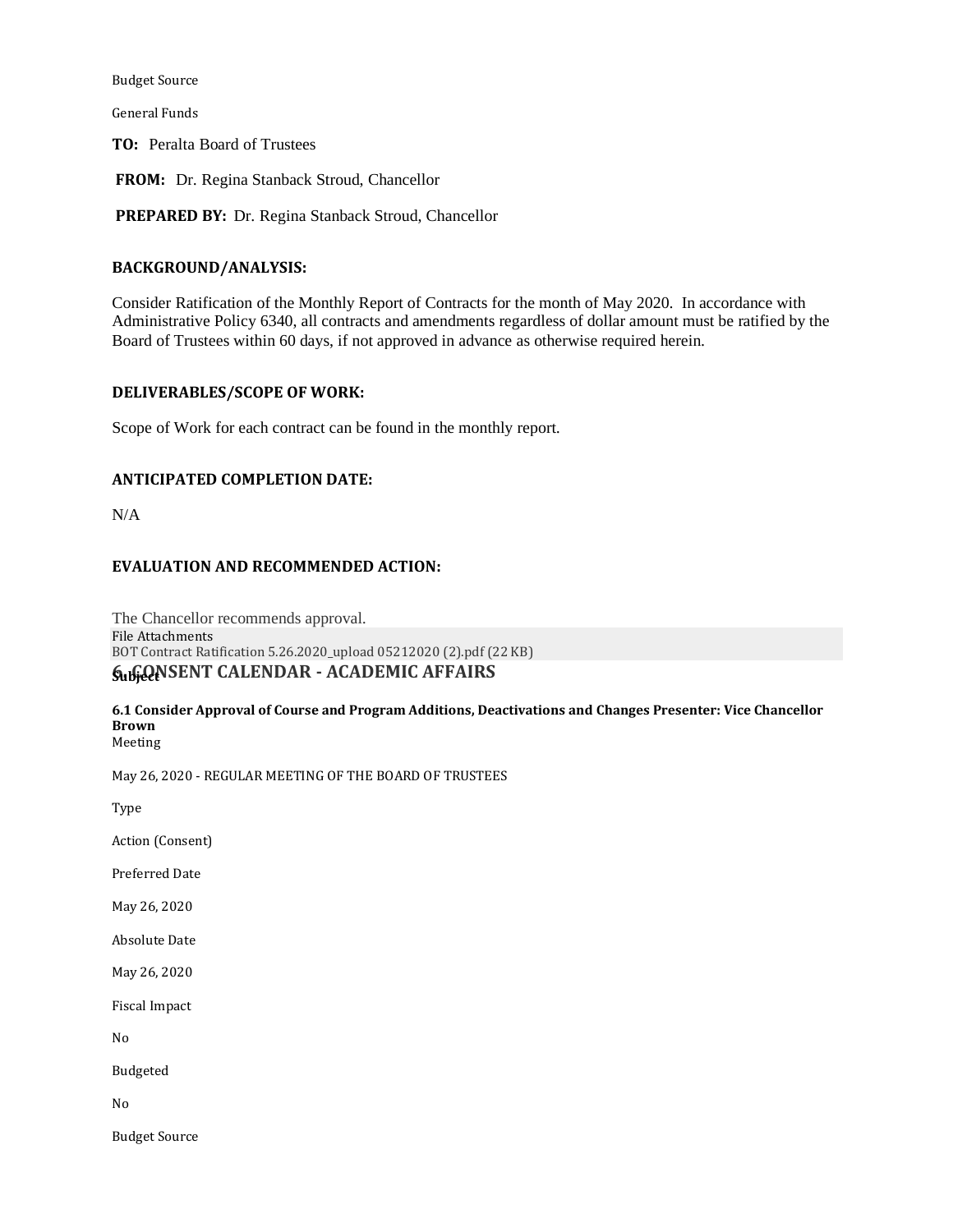### N/A

### **TO: Peralta Board of Trustees**

### **FROM: Department of Academic Affairs**

**PREPARED BY:** Amany Elmasry, Curriculum and System Tech Analyst

### **BACKGROUND/ANALYSIS:**

The attached PDF entitled "May 2020 CIPD Report" and "May 2020 Program Proposals" contain course and program additions, changes and deactivations as approved by the colleges' curriculum committees and The Council for Instruction, Planning and Development (CIPD).

### **DELIVERABLES/SCOPE OF WORK:**

N/A

### **ANTICIPATED COMPLETION DATE:**

N/A

### **EVALUATION AND RECOMMENDED ACTION:**

The Chancellor recommends approval.

File Attachments

May 2020 CIPD [Report.pdf](https://go.boarddocs.com/ca/peralta/Board.nsf/files/BPCRMP6E76E4/$file/May%202020%20CIPD%20Report.pdf) (855 KB)

May *[All matters listed under the Consent Calendar](https://go.boarddocs.com/ca/peralta/Board.nsf/files/BPCRMV6E7DF3/$file/May%202020%20Program%20Proposals.pdf) are considered by the Board of Trust* 2020 Program Proposals.pdf (333 KB) *ees to be routine or sufficiently supported by back-up information as to not require additional discussion. Consent Calendar items will be enacted by one motion. There will be no separate discussion on these items prior to the time the Board votes on them, unless a Board member requests that a specific item be removed from the Consent Calendar for action and a separate vote. Public comment on Consent Calendar items from anyone completing a card will be heard prior to the Board's vote on the Consent Calendar. All Board approved contracts are subject to final negotiation and execution by the Chancellor.*

## **6. G.CONSENT CALENDAR - ACADEMIC AFFAIRS**

**6.2 Consider Approval of the Cooperative Agreement for the Puente Project in the amount of \$21,500 awarded to Berkeley City College. Presenter: President Garcia** Meeting

May 26, 2020 - REGULAR MEETING OF THE BOARD OF TRUSTEES

Type

Action (Consent)

Preferred Date

May 26, 2020

Absolute Date

May 26, 2020

Fiscal Impact

Yes

Dollar Amount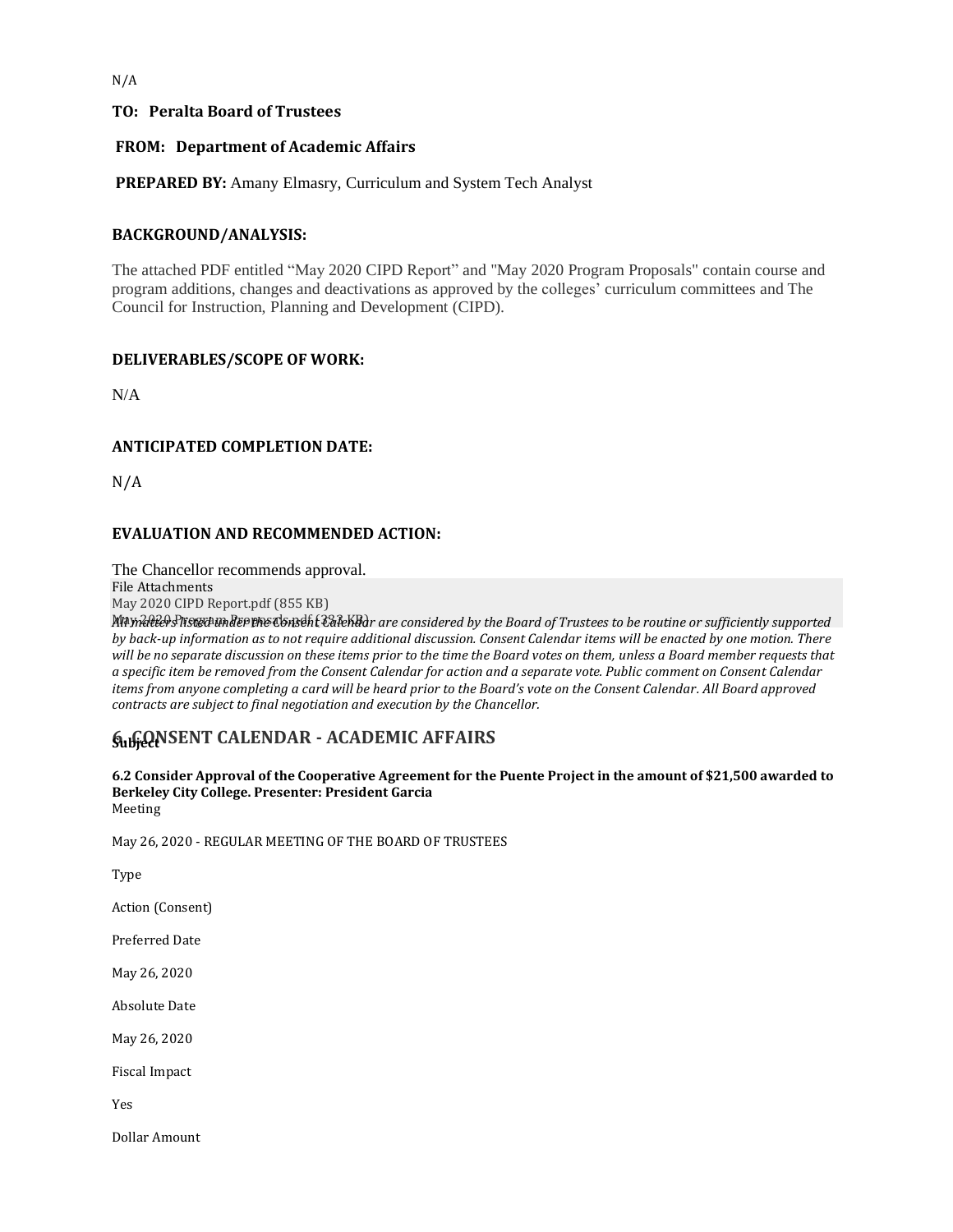#### \$21,500.00

Budgeted

Yes

Budget Source

Puente Project Regents of the University of California

Goals

C: Build Programs of Distinction B: Engage and Leverage Partners A: Advance Student Access, Equity, and Success

### **TO: Peralta Board of Trustees**

**FROM:** Dr. Angélica Garcia, Berkeley City College, President

**PREPARED BY:** Dr. Angélica Garcia, Berkeley City College, President

### **BACKGROUND/ANALYSIS:**

As part of BCC's commitment to equity, inclusion and social justice the college has decided to implement the Puente Project Program. A key intervention and best practice in supporting Latina/x/o students identified by Excelencia in Education, a research think tank for HSI's, and the California Community College Chancellor's Office is the establishment of a Puente Project Program. Berkeley City College covers the cost of the identified personnel and the Puente Project Program covers the expenses related to activities and program implementation. Upon acceptance to the Puente Project BCC commits to standard design principles and will receive funding from the Puente Project statewide office.

### **DELIVERABLES/SCOPE OF WORK:**

### I. RESPONSIBILITIES OF THE RECIPIENT

### A. TRAINING AND FIELD TRIP DAYS

1. Recipient shall offer a two-semester sequence of courses consisting of transfer English courses in the fall and spring semesters of 2020-21, 2021-22 and 2022-23 terms for designated Puente students who qualify using the English class assessment process for the Community College(s) and as outlined in the Puente Community College Program Implementation Guidelines. Recipient shall also offer co-requisite course(s) at its discretion.

2. Recipient shall provide services including teaching, counseling, and mentoring components to first-year Puente students, and counseling and follow-up services until the student transfers to a four-year college or leaves the Recipient.

3. Recipient agrees to release counselor(s) and instructor(s) to attend all required Puente training sessions and to take students on field trips to colleges and cultural events. New team members selected for Puente shall participate in the assigned Puente Summer Institute (PSI), a weeklong, residential, mandatory training in June 2020, 2021 and 2022.

4. Recipient agrees to schedule each semester a Puente-linked Personal Development/Guidance (PD) course taught by the Puente counselor.

University will provide one-time funding of \$15,000 for the initial fiscal year of program implementation (2020-21). Operating funds of \$5,000 to be provided for fiscal year 2021-22 and mentor support funds in the amount of \$1,500 to be provided in the 2022-23 fiscal year.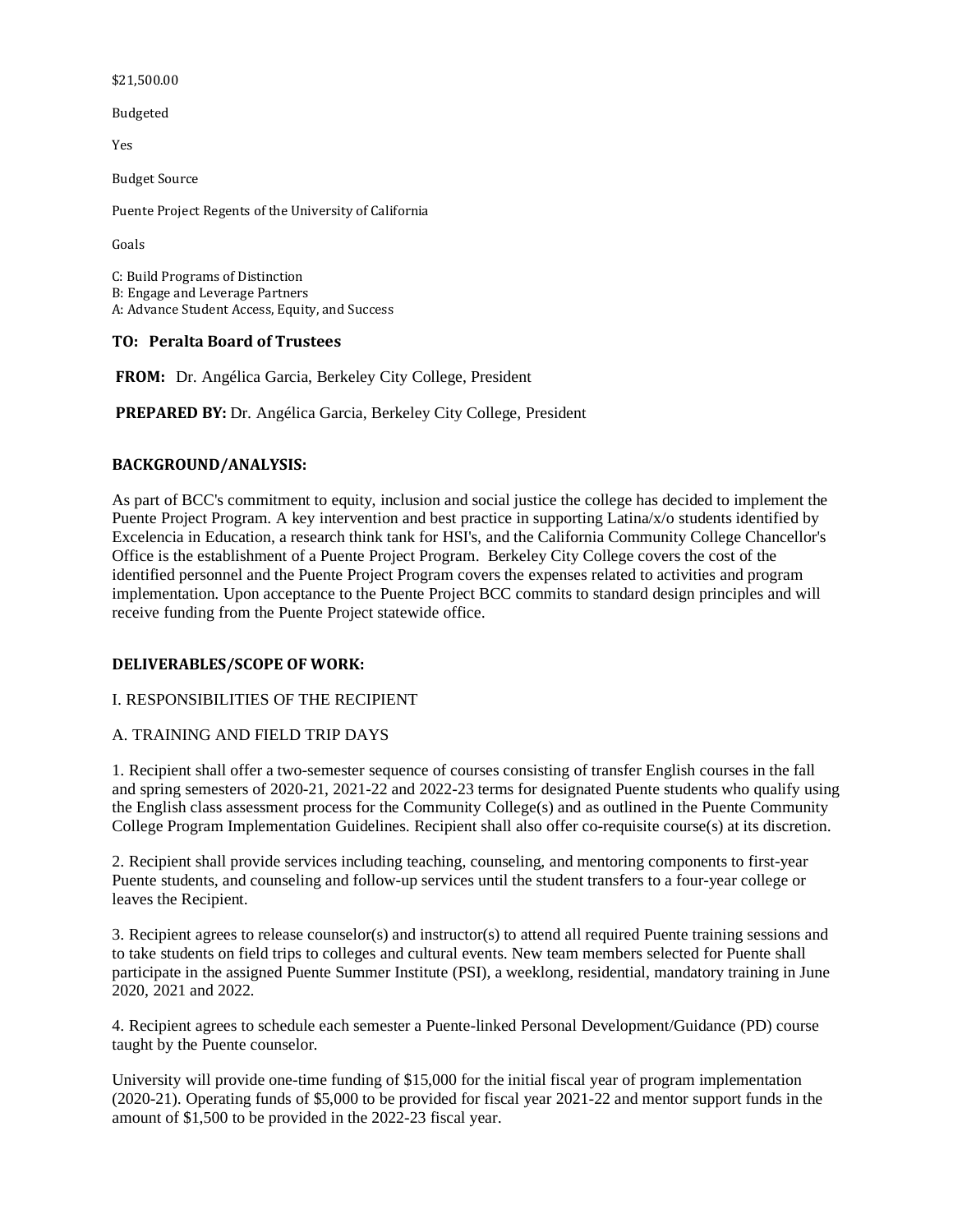### **ANTICIPATED COMPLETION DATE:**

June 30, 2023

### **EVALUATION AND RECOMMENDED ACTION:** The Chancellor recommends approval.

#### File Attachments

Berkeley *[All matters listed under the Consent C](https://go.boarddocs.com/ca/peralta/Board.nsf/files/BPRMQJ574FF6/$file/Berkeley%20FY20-23%20(1).pdf)alendar are considered by the Board of Trustees to be routine or sufficiently supported* FY20-23 (1).pdf (162 KB) *by back-up information as to not require additional discussion. Consent Calendar items will be enacted by one motion. There will be no separate discussion on these items prior to the time the Board votes on them, unless a Board member requests that a specific item be removed from the Consent Calendar for action and a separate vote. Public comment on Consent Calendar items from anyone completing a card will be heard prior to the Board's vote on the Consent Calendar. All Board approved contracts are subject to final negotiation and execution by the Chancellor.*

### **6. G.CONSENT CALENDAR - ACADEMIC AFFAIRS**

#### **6.3 Consider Approval of the Cooperative Agreement for the Puente Project in the amount of \$21,500 awarded to Merritt College. Presenter: President Johnson** Meeting

May 26, 2020 - REGULAR MEETING OF THE BOARD OF TRUSTEES

Type

Action (Consent)

Preferred Date

May 26, 2020

Absolute Date

May 26, 2020

Fiscal Impact

Yes

Dollar Amount

\$21,500.00

Budgeted

Yes

Budget Source

Puente Project Regents of the University of Chicago

Goals

A: Advance Student Access, Equity, and Success B: Engage and Leverage Partners C: Build Programs of Distinction

### **TO: Peralta Board of Trustees**

**FROM:** Dr. David Johnson, Merritt College, President

**PREPARED BY:** Dr. David Johnson, Merritt College, President

### **BACKGROUND/ANALYSIS:**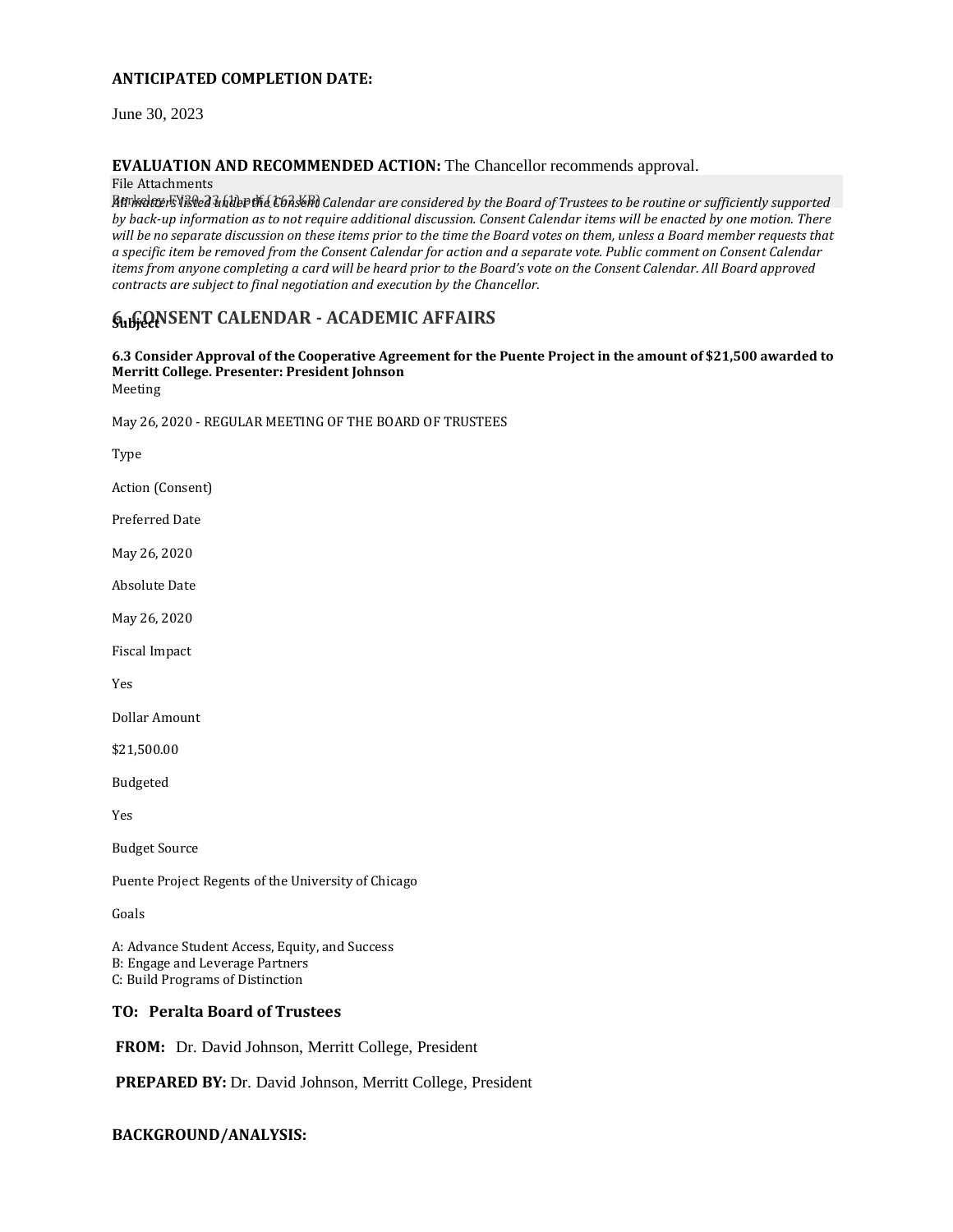Puente is an award-winning program that has helped thousands of students reach their dreams of college success through its innovative combination of accelerated writing instruction, intensive academic counseling and mentoring. To underscore and advance our commitment to equity and educational transformation, Merritt College established a Puente Program over twenty years ago, and seeks to continue this amazing work by formally renewing our partnership. The institution agrees to provide instruction, counseling, mentoring, and administrative support—as well as provide the necessary college and student data to assess the impact of the program. Puente agrees to provide comprehensive training, resources, program assessment, and ongoing support.

# **DELIVERABLES/SCOPE OF WORK:**

## I. RESPONSIBILITIES OF THE RECIPIENT

### A. TRAINING AND FIELD TRIP DAYS

1. Recipient shall offer a two-semester sequence of courses consisting of transfer English courses in the fall and spring semesters of 2020-21, 2021-22 and 2022-23 terms for designated Puente students who qualify using the English class assessment process for the Community College(s) and as outlined in the Puente Community College Program Implementation Guidelines. Recipient shall also offer co-requisite course(s) at its discretion.

2. Recipient shall provide services including teaching, counseling, and mentoring components to first-year Puente students, and counseling and follow-up services until the student transfers to a four-year college or leaves the Recipient.

3. Recipient agrees to release counselor(s) and instructor(s) to attend all required Puente training sessions and to take students on field trips to colleges and cultural events. New team members selected for Puente shall participate in the assigned Puente Summer Institute (PSI), a weeklong, residential, mandatory training in June 2020, 2021 and 2022.

4. Recipient agrees to schedule each semester a Puente-linked Personal Development/Guidance (PD) course taught by the Puente counselor.

University will provide one-time funding of \$15,000 for the initial fiscal year of program implementation (2020-21). Operating funds of \$5,000 to be provided for fiscal year 2021-22 and mentor support funds in the amount of \$1,500 to be provided in the 2022-23 fiscal year.

### **ANTICIPATED COMPLETION DATE:**

June 30, 2023

### **EVALUATION AND RECOMMENDED ACTION:**

The Chancellor recommends approval.

File Attachments

PUENTE *[All matters listed under the Consent Calendar are](https://go.boarddocs.com/ca/peralta/Board.nsf/files/BPR6L615676C/$file/PUENTE%20Merritt%20MOU_05182020.pdf) considered by the Board of Trustees to be routine or sufficiently supported* Merritt MOU\_05182020.pdf (332 KB) *by back-up information as to not require additional discussion. Consent Calendar items will be enacted by one motion. There will be no separate discussion on these items prior to the time the Board votes on them, unless a Board member requests that a specific item be removed from the Consent Calendar for action and a separate vote. Public comment on Consent Calendar items from anyone completing a card will be heard prior to the Board's vote on the Consent Calendar. All Board approved contracts are subject to final negotiation and execution by the Chancellor.*

## **6. CONSENT Subject CALENDAR - ACADEMIC AFFAIRS**

**6.4 Consider Approval of the final reading of the CCAP Agreement with Alameda Unified School District. Presenter: President Karas** Meeting

May 26, 2020 - REGULAR MEETING OF THE BOARD OF TRUSTEES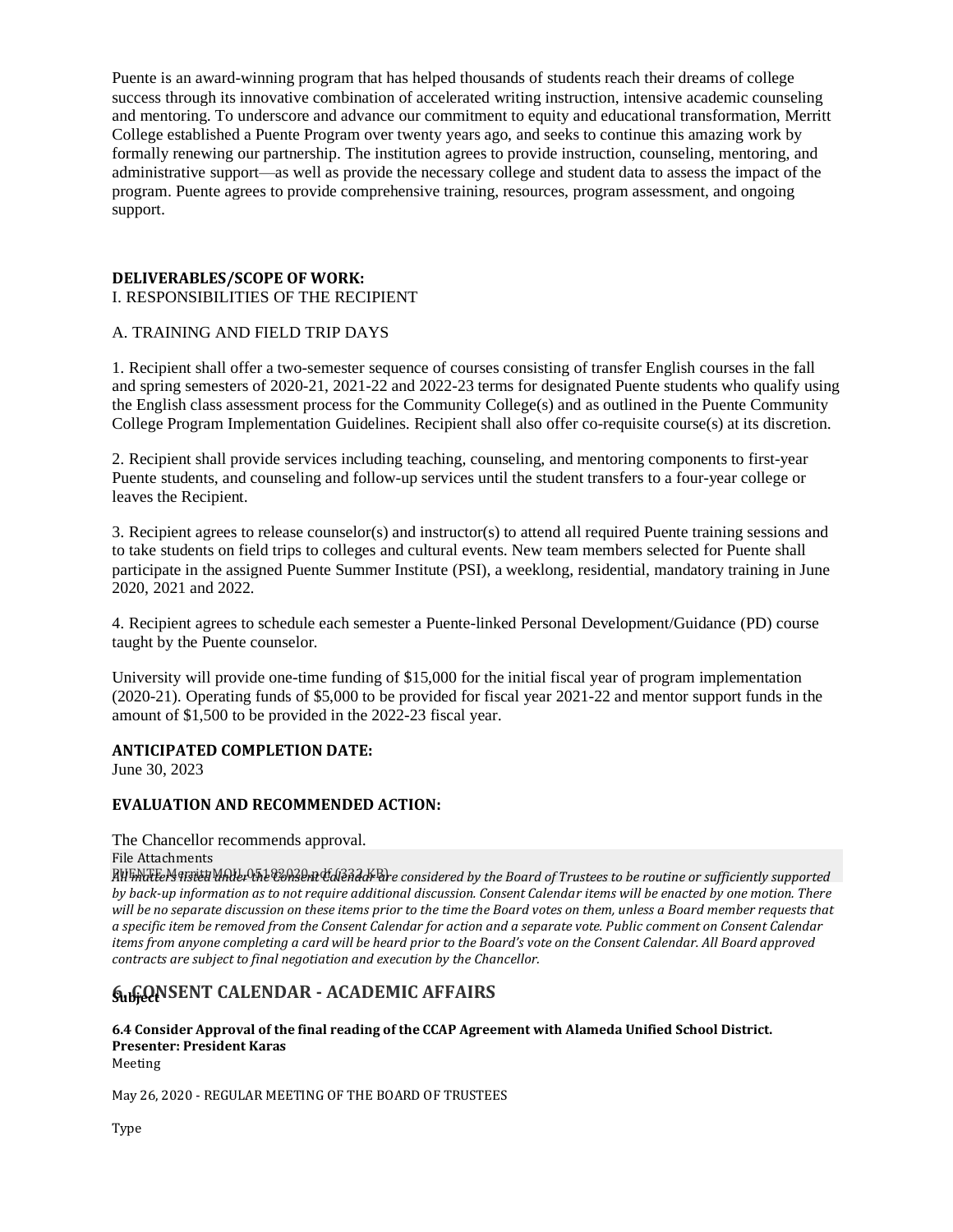Action (Consent)

Preferred Date

May 26, 2020

Absolute Date

May 26, 2020

Fiscal Impact

Yes

Budget Source

N/A

Goals

D: Strengthen Accountability, Innovation and Collaboration C: Build Programs of Distinction A: Advance Student Access, Equity, and Success

### **TO: Peralta Board of Trustees**

**FROM: Tim Karas**

### **PREPARED BY: Tim Karas, CoA President**

### **BACKGROUND/ANALYSIS:**

Assembly Bill 288 (Holden) was enacted January 1, 2016 and added to the California Education Code section 76004. Assembly Bill 288 enables the governing board of a community college district to enter into a College and Career Access Pathways (CCAP) partnership with the governing board of a school district.

AB 288 provides that a CCAP Partnership Agreement can (and must) be used for the purpose of offering or expanding dual enrollment opportunities for students who may not already be college bound or who are underrepresented in higher education, with the goal of developing seamless pathways from high school to community college for career technical education or preparation for transfer, improving high school graduation rates, or helping high school pupils achieve college and career readiness.

For the first time in California's Education Code, the term "dual enrollment" is identified to define "special part-time" or "special full-time" students, ie high school or other eligible special admit students enrolling in community college credit courses.

PCCD currently has non-CCAP dual enrollment partnership with Alameda Unified School District (AUSD). It has now coordinated with AUSD to create this CCAP agreement which will allow PCCD to expand its relationship with AUSD in order to serve underrepresented youth by offering closed courses that occur during the high school day. This CCAP Agreement also provides the opportunity for students to enroll in up to 15 units per term, providing opportunity for PCCD to expand its dual enrollment partnership and integrate Guided Pathways into the college and career pathways that students seek.

Community college districts may claim full-time equivalent student (FTES) and state apportionment for courses given through AB 288 College and Career Access Pathways (CCAP) Partnership Agreements provided that the California Education Code and California Code of Regulations, Title 5 requirements are met.

This is the second read of this agreement. The first read was approved by the Board of Trustees on May 12, 2020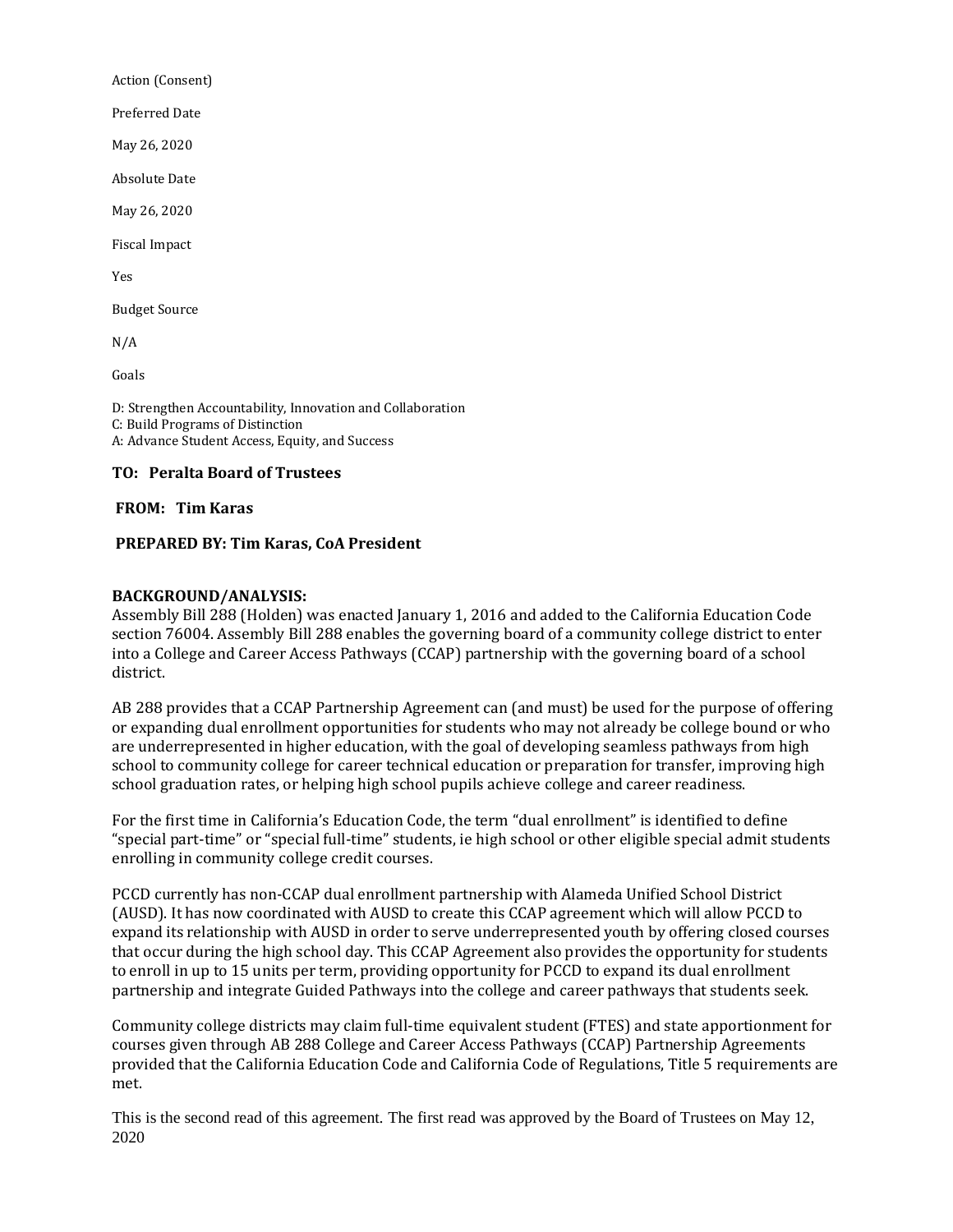### **DELIVERABLES/SCOPE OF WORK:**

PCCD and AUSD collaborated on the CCAP agreement and identified specific courses to be scheduled. The identified courses to be taught will be reviewed annually. The CCAP agreement rquired the approval of both PCCD and AUSD governing boards.

### **ANTICIPATED COMPLETION DATE:**

June 30, 2022

### **EVALUATION AND RECOMMENDED ACTION:**

The Chancellor recommends approval.

File Attachments

All <del>Mattels listed under the Consent Calenary are considered by the Board of Prustees to be routine or sufficiently supported</del> *by back-up information as to not require additional discussion. Consent Calendar items will be enacted by one motion. There will be no separate discussion on these items prior to the time the Board votes on them, unless a Board member requests that a specific item be removed from the Consent Calendar for action and a separate vote. Public comment on Consent Calendar items from anyone completing a card will be heard prior to the Board's vote on the Consent Calendar. All Board approved contracts are subject to final negotiation and execution by the Chancellor.*

## $\overline{S}_{\text{UL}}$ **GONSENT CALENDAR - FINANCE**

**7.1 Consider Ratification of the Warrant/Payment Report for the period covering April 1, 2020 through April 30, 2020. Presenter: Vice Chancellor Walter**

Meeting

May 26, 2020 - REGULAR MEETING OF THE BOARD OF TRUSTEES

Type

Action (Consent)

Preferred Date

May 26, 2020

Absolute Date

May 26, 2020

Fiscal Impact

Yes

Budgeted

Yes

Budget Source

N/A

### **TO: Members of the Board of Trustees**

### **FROM: Dr. Carla Walter, Vice Chancellor for Finance & Administration**

### **PREPARED BY: Richard Ferreira, Executive Assistant**

### **Background/Analysis:**

Consider ratification of the AP, Travel, and Consulting Contract Warrant Register from April 1, 2020 through April 30, 2020. Recent AP, Travel and Consulting Contract warrant registers are brought to the Board for ratification purposes only.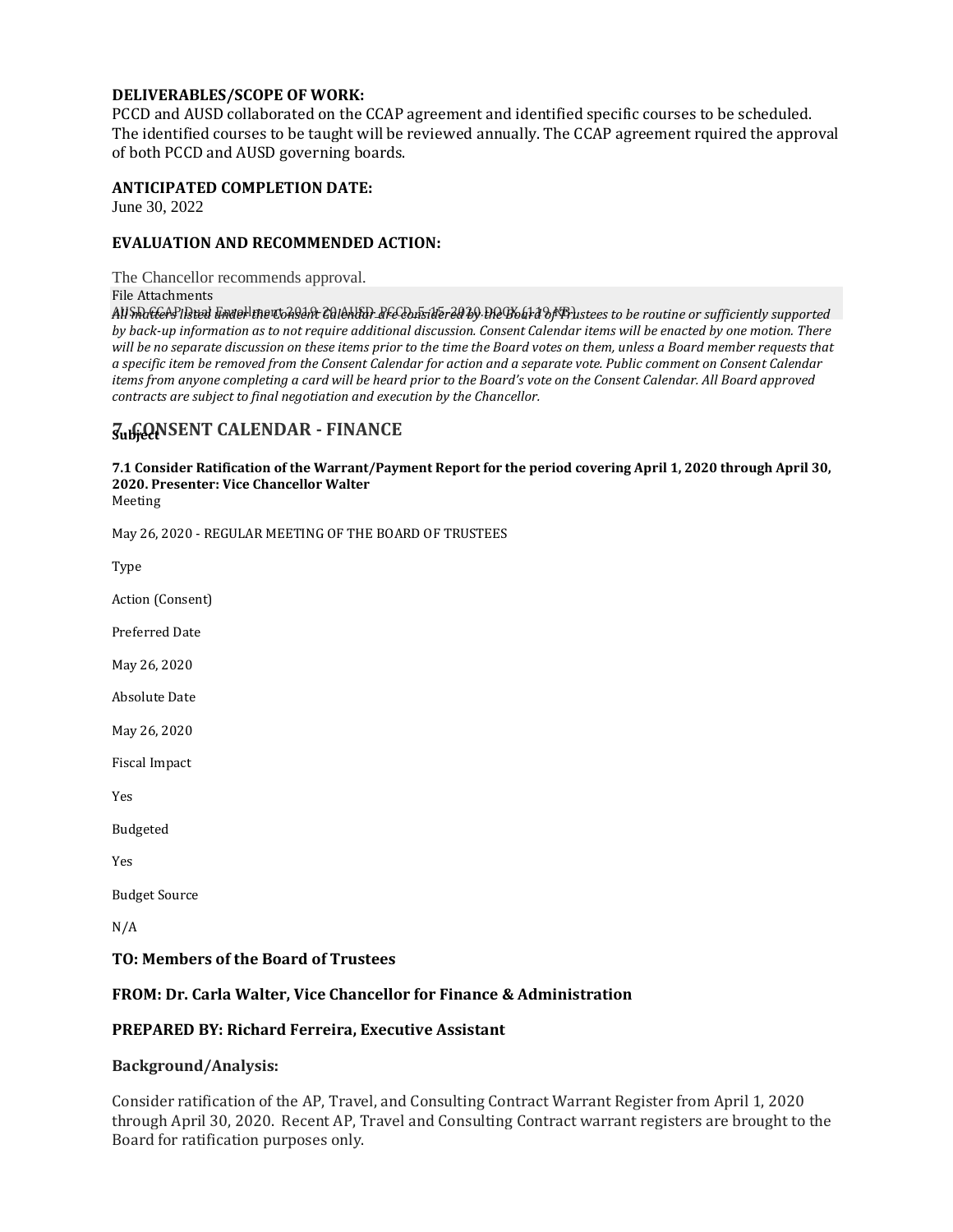### **Deliverables and Scope of Work:**

N/A

### **Anticipated Completion Date:**

N/A

### **Evaluation and Recommended Action:**

The Chancellor recommends ratification. File Attachments

Payment *[All matters listed under the Consent Calendar are conside](https://go.boarddocs.com/ca/peralta/Board.nsf/files/BPAU6Z7A99B6/$file/Payment%20-%20Warrant%20Report%20April%2030%202020.pdf)red by the Board of Trustees to be routine or sufficiently supported* - Warrant Report April 30 2020.pdf (357 KB) *by back-up information as to not require additional discussion. Consent Calendar items will be enacted by one motion. There will be no separate discussion on these items prior to the time the Board votes on them, unless a Board member requests that a specific item be removed from the Consent Calendar for action and a separate vote. Public comment on Consent Calendar items from anyone completing a card will be heard prior to the Board's vote on the Consent Calendar. All Board approved contracts are subject to final negotiation and execution by the Chancellor.*

## $\overline{S}_{\text{UL}}$ **GONSENT CALENDAR - FINANCE**

**7.2 Consider Approval of Budget Transfer Report for the period covering from April 1, 2020 through April 30, 2020. Presenter: Vice Chancellor Walter**

Meeting

May 26, 2020 - REGULAR MEETING OF THE BOARD OF TRUSTEES

Type Action (Consent)

Preferred Date

May 26, 2020

Absolute Date

May 26, 2020

Fiscal Impact

No

Budgeted

No

Budget Source

N/A

### **TO: Members of the Board of Trustees**

### **FROM: Dr. Carla Walter, Vice Chancellor for Finance & Administration**

### **PREPARED BY: Richard Ferreira, Executive Assistant**

### **Background/Analysis:**

The sum of budget transfers is within the board-approved total budget for the fiscal year. These changes are required in order to be in compliance with the [Community](https://www.cccco.edu/-/media/CCCCO-Website/Files/Finance-and-Facilities/budget-and-accounting-manual-2012-edition-ada.ashx?la=en&hash=8D0B20749805F8DFEA3C3AFD2FDF0096A5361EB2) Colleges Budget and Accounting [Manual](https://www.cccco.edu/-/media/CCCCO-Website/Files/Finance-and-Facilities/budget-and-accounting-manual-2012-edition-ada.ashx?la=en&hash=8D0B20749805F8DFEA3C3AFD2FDF0096A5361EB2) in order to make major object code adjustments or adjustments to TOP codes.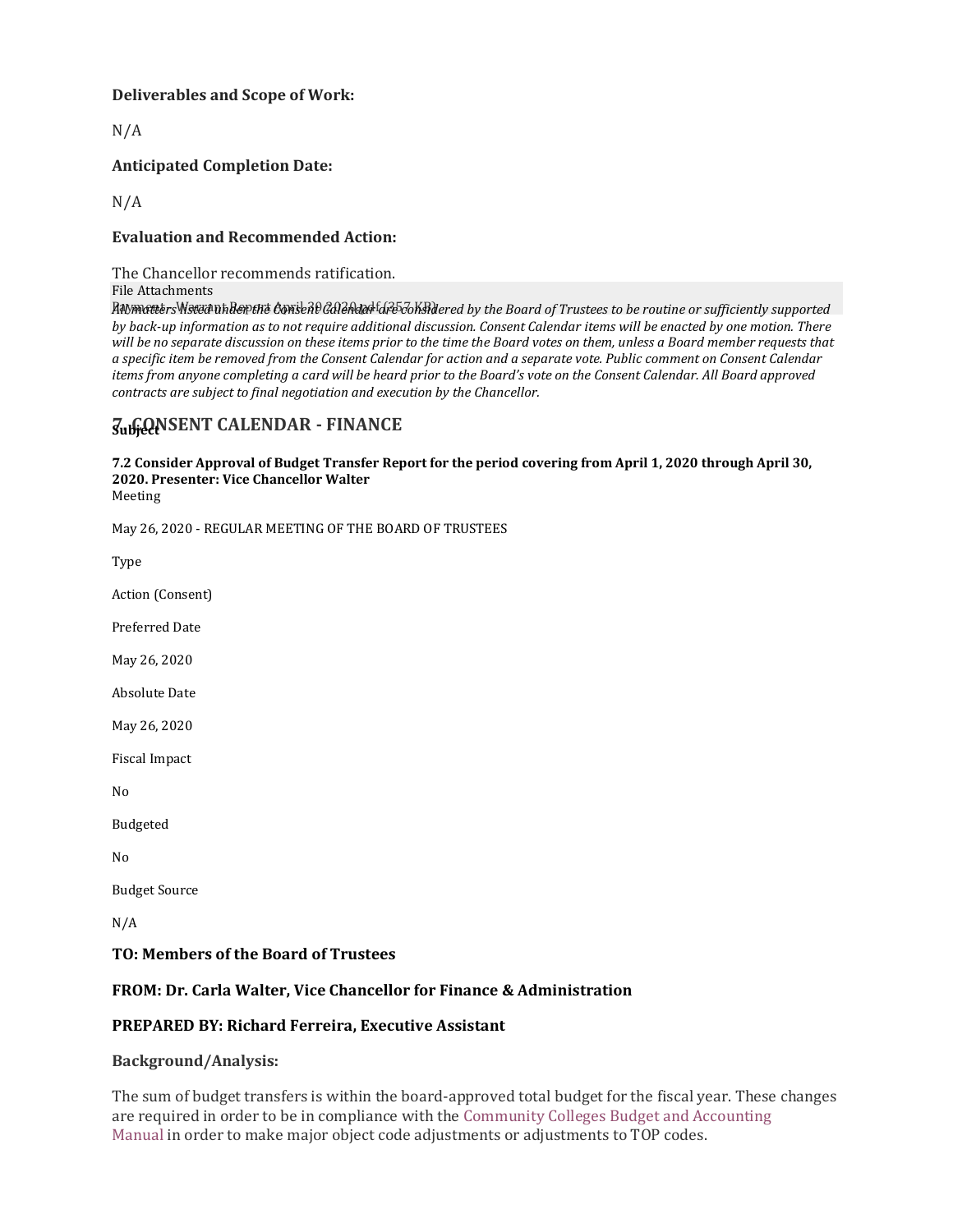### **Deliverables and Scope of Work:**

N/A

### **Anticipated Completion Date:**

N/A

### **Evaluation and Recommended Action:**

Consider approval of Budget Transfer Report covering the period from April 1, 2020 through April 30, 2020.

The Chancellor recommends approval.

### File Attachments

Budget *[All matters listed under the Consent Calendar are cons](https://go.boarddocs.com/ca/peralta/Board.nsf/files/BPAUB47B333D/$file/Budget%20Transfer%20Report%20April%2030%202020.pdf)ider* Transfer Report April 30 2020.pdf (241 KB) *ed by the Board of Trustees to be routine or sufficiently supported by back-up information as to not require additional discussion. Consent Calendar items will be enacted by one motion. There will be no separate discussion on these items prior to the time the Board votes on them, unless a Board member requests that a specific item be removed from the Consent Calendar for action and a separate vote. Public comment on Consent Calendar items from anyone completing a card will be heard prior to the Board's vote on the Consent Calendar. All Board approved contracts are subject to final negotiation and execution by the Chancellor.*

## **7. GONSENT CALENDAR - FINANCE**

#### **7.3 Consider Acceptance of the Swap Portfolio Summary Reports relating to the District's OPEB Bonds. Presenter: Chancellor Stanback Stroud** Meeting

May 26, 2020 - REGULAR MEETING OF THE BOARD OF TRUSTEES

Type Action (Consent) Preferred Date May 26, 2020 Absolute Date May 26, 2020 Fiscal Impact No **TO: Peralta Board of Trustees**

**FROM: Dr. Regina Stanback Stroud, Chancellor**

### **PREPARED BY: Dr. Regina Stanback Stroud, Chancellor**

### **Background/Analysis:**

In late 2005, the District issued its Taxable 2005 Limited Obligation Other Post-Employment Benefits Bonds (the "OPEB Bonds") to fund its retiree health benefit program. At that time, the OPEB Bonds were structured as auction rate bonds, which had a level of uncertainty given the fluctuating interest rate. To try to mitigate this risk, the District entered into forward starting interest rate swaps in connection with each tranche of OPEB Bonds, wherein the District pays a swap counterpart a fixed interest rate and in return receives a variable interest rate calculated to approximately match the variable interest rate to have been paid on the auction rate bond.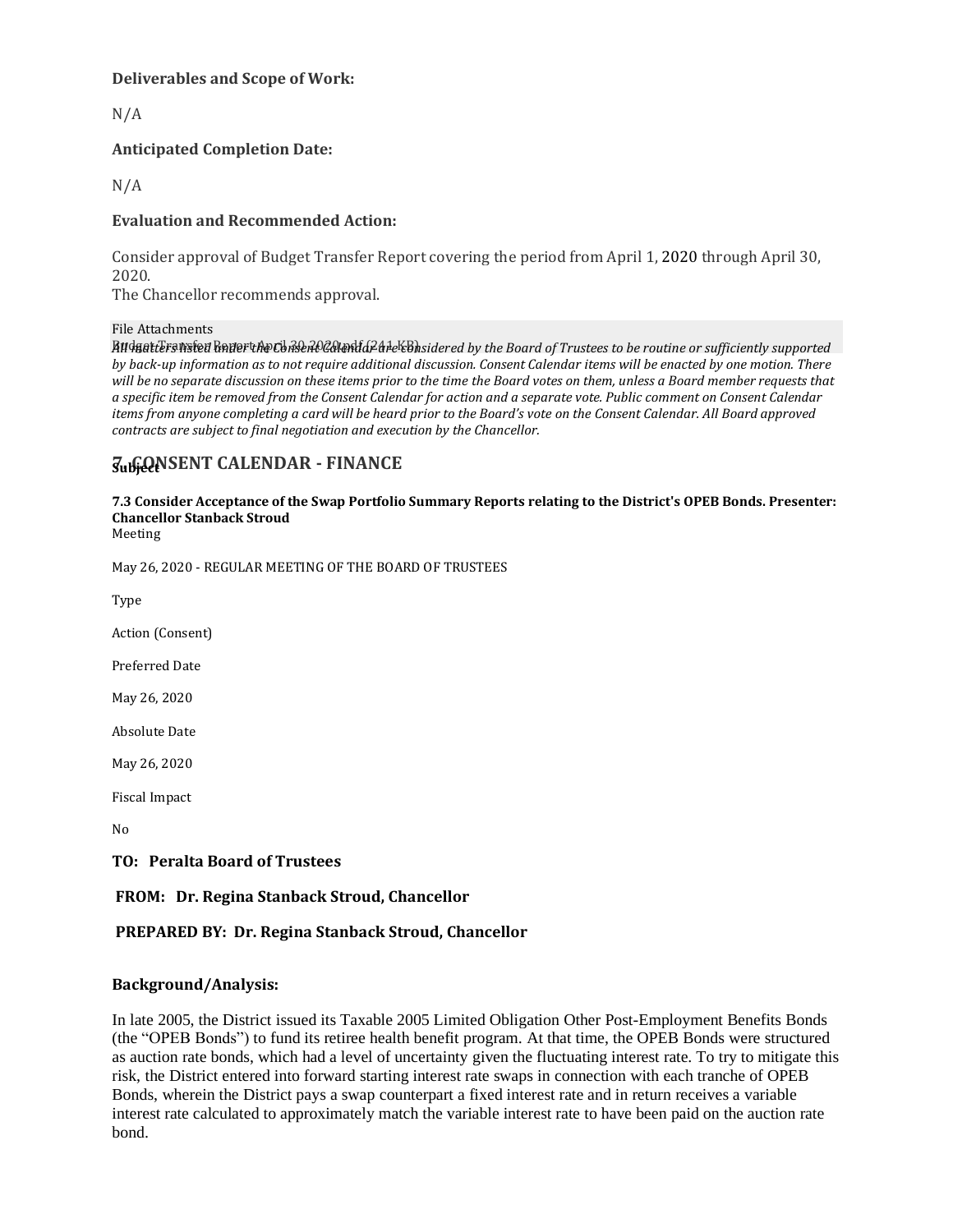In accordance with the District's Administrative Procedure 6306 - Interest Rate Risk Management, the District is to provide ongoing reporting and recordkeeping regarding its swap portfolio. Such reporting and recordkeeping is considered good financial practice and a criterion evaluated by rating agencies. In addition to background presentations and discussions led by the District's municipal financial advisors (the "Municipal Advisor") relating to the OPEB Bonds, now provided are Swap Portfolio Summary Reports relating to the District's swaps in connection with the OPEB Bonds, as of 6/30/2019 and 12/31/2019.

### **Deliverables and Scope of Work:**

N/A

### **Anticipated Completion Date:**

N/A

### **Evaluation and Recommended Action:**

The Chancellor recommends acceptance of the Reports.

#### File Attachments

Peralta *[All matters listed under the Consent Calendar ar](https://go.boarddocs.com/ca/peralta/Board.nsf/files/BPQ7VK1B784F/$file/Peralta%20CCD%20Swap%20Report%203-31-20.pdf)e considered by the Board of Trustees to be routine or sufficiently supported* CCD Swap Report 3-31-20.pdf (72 KB) *by back-up information as to not require additional discussion. Consent Calendar items will be enacted by one motion. There will be no separate discussion on these items prior to the time the Board votes on them, unless a Board member requests that a specific item be removed from the Consent Calendar for action and a separate vote. Public comment on Consent Calendar items from anyone completing a card will be heard prior to the Board's vote on the Consent Calendar. All Board approved contracts are subject to final negotiation and execution by the Chancellor.*

## **8. Better Subject ION ITEMS**

### **8.1 Consider Approval of the Oracle Cloud Services Agreement in the amount of \$6,339,602.95. Presenter: Chief of Staff Warden**

Meeting

May 26, 2020 - REGULAR MEETING OF THE BOARD OF TRUSTEES

Type

Action

Preferred Date

May 26, 2020

Absolute Date

May 26, 2020

Fiscal Impact

Yes

Dollar Amount

\$6,339,602.95

Budgeted

Yes

Budget Source

General Fund - \$2,440,271.00 and Measure G - \$3,899,331.95 - Total \$6,339,602.95

**TO: Peralta Board of Trustees**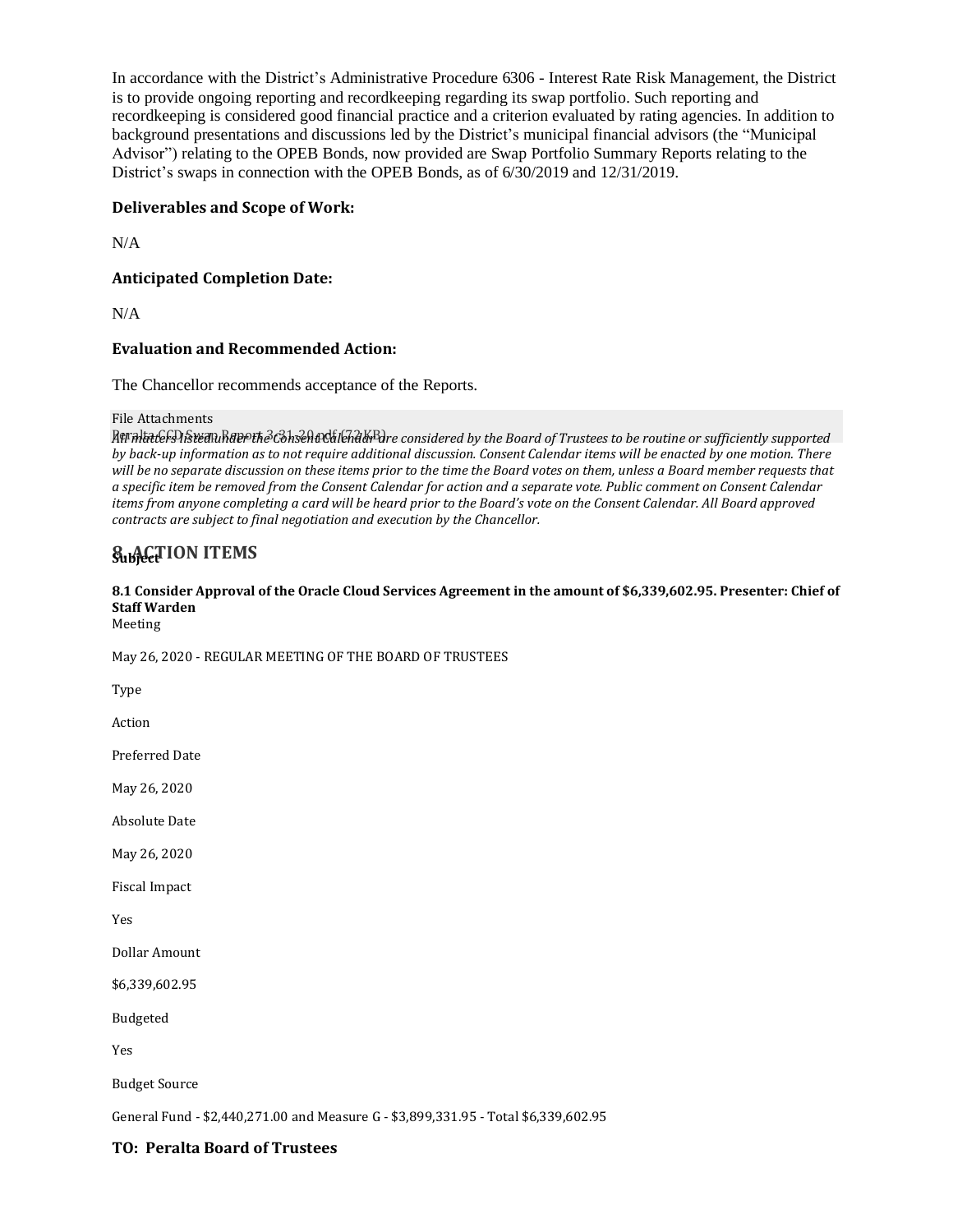### **FROM: Dr. Regina Stanback Stroud, Chancellor**

### **PREPARED BY: Chief of Staff Delisle Warden**

### **BACKGROUND/ANALYSIS:**

The Peralta Community College District Information Technology Division has finalized the upgrade plans for the PeopleSoft Enterprise Application. At present, Information Technology has completed its fifth and final stages of contract negotiation for better terms and pricing for the Peralta Community College District.

This plan not only upgrades to a Cloud platform but implements modules that address many of the challenges depicted in the Financial Crisis Management Assistance Team, Collaborative Brain Trust and Accrediting Commission for Community and Junior Colleges reports. It also removes some unnecessary expenditures incurred by the district due to additional extended support with Oracle Cooperation.

### **DELIVERABLES/SCOPE OF WORK:**

The project will be completed in two phases.

Phase I at a cost of \$1,437,631.95 will consist of:

- Migration to Oracle Database from Microsoft Sequel
- Migration to Oracle Cloud Infrastructure
- Max Availability Disaster Recovery Option
- Addition of Oracle Managed Services and Oracle Functional Services
- Enterprise Level Hardened Security and Access Management
- Deliver a supported and maintained, stable platform upon which future implementation projects can occur

### Phase II at a cost of \$2,461,700.00 will consist of:

- PeopleSoft Campus Solutions (Student Portal) -upgrade to current version
- PeopleSoft Human Resources System (HR, Benefits, Payroll) upgrade to current version
- PeopleSoft Financial System upgrade to current point release, application update, security update

### The ongoing operating expenses (licenses) for the next five years at a cost of \$2,440,271.

- This amount is typically approved annually.
- The district is able to realize a savings of \$1,826,447.00 by approving the 5-year operating expense as a part of the agreement.

The total cost of Phase I, Phase II and Operating Expenses is \$6,339,602.95

### **ANTICIPATED COMPLETION DATE:**

June 2021

### **EVALUATION AND RECOMMENDED ACTION:**

The Interim General Counsel/Chief of Staff and the Chancellor recommend approval of the Oracle Cloud Services Agreement and ordering documents. File Attachments MHEC [Contract.pdf](https://go.boarddocs.com/ca/peralta/Board.nsf/files/BPKQER67F9F2/$file/MHEC%20Contract.pdf) (3,319 KB) OCI Tech Ordering [Document\\_Phase](https://go.boarddocs.com/ca/peralta/Board.nsf/files/BPTRHQ6E1703/$file/OCI%20Tech%20Ordering%20Document_Phase%201_upload%2005212020.pdf) 1\_upload 05212020.pdf (245 KB) [US-OD-9816739-PCCD-v3\\_Phase\\_2\\_05072020\\_upload](https://go.boarddocs.com/ca/peralta/Board.nsf/files/BPTRHS6E1B75/$file/US-OD-9816739-PCCD-v3_Phase_2_05072020_upload%2005212020.pdf) 05212020.pdf (822 KB) [US-OD-9183416-PCCD-v7\\_Operating](https://go.boarddocs.com/ca/peralta/Board.nsf/files/BPTRHY6E1FE3/$file/US-OD-9183416-PCCD-v7_Operating%20Expense%2005072020_upload%2005212020.pdf) Expense 05072020\_upload 05212020.pdf (1,229 KB)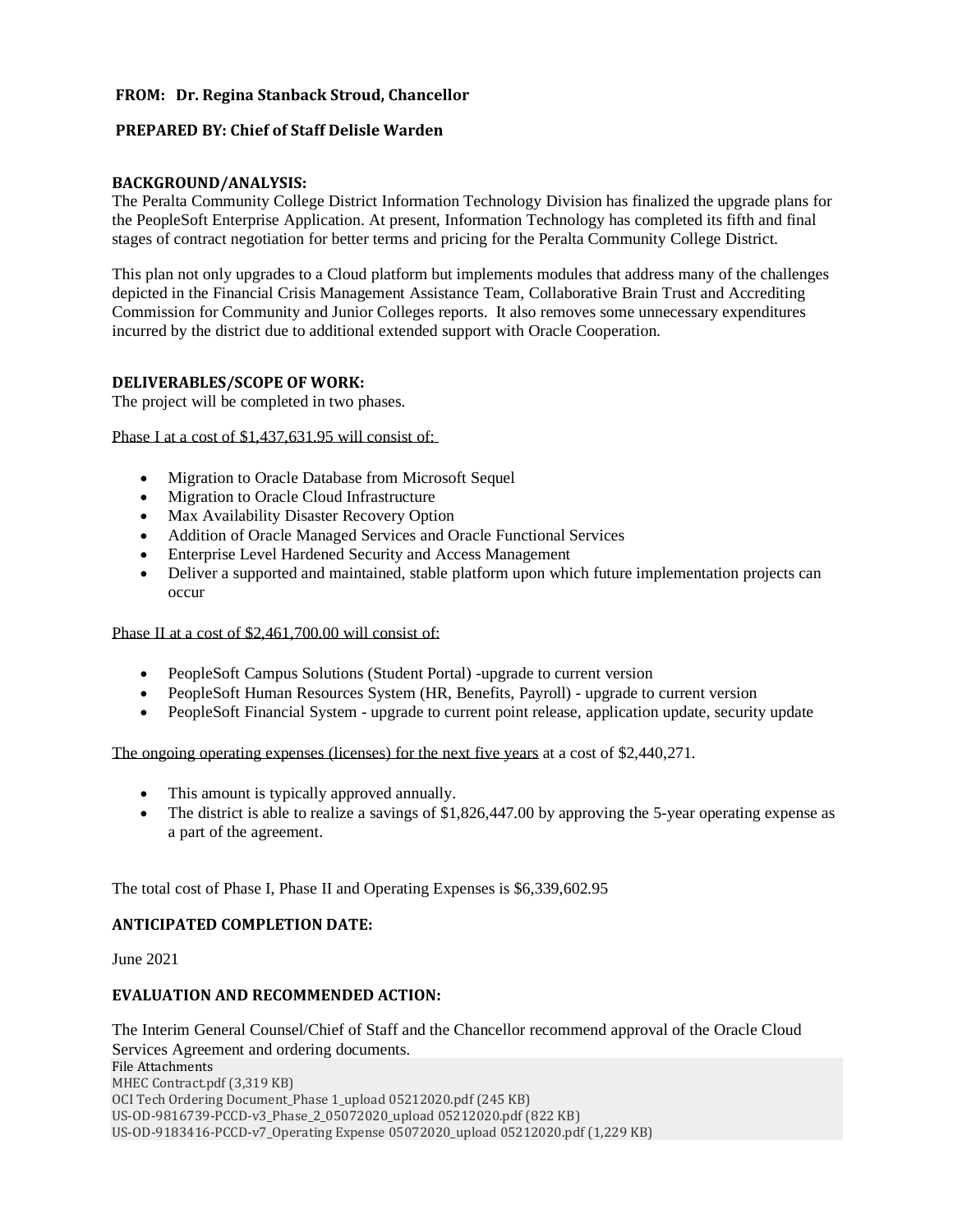## **8. ACTION ITEMS Subject**

| 8.2 Ratification of Management Personnel Items. Presenter: Vice Chancellor Whittaker |  |
|--------------------------------------------------------------------------------------|--|
| Meeting                                                                              |  |

May 26, 2020 - REGULAR MEETING OF THE BOARD OF TRUSTEES

Type

Action

Preferred Date

May 26, 2020

Absolute Date

May 26, 2020

Fiscal Impact

Yes

Budgeted

Yes

Budget Source

General Fund

**TO: Peralta Board of Trustees**

**FROM: Chanelle Whittaker**

**PREPARED BY: Socorro Taylor**

#### **BACKGROUND/ANALYSIS:**

### **RATIFICATION OF MANAGEMENT PERSONNEL ITEMS**

New employment; changes in assignment, compensation, and placement; leaves of absence; changes in staff allocation; retireme phase-in retirements and resignations.

### **A. ADMINISTRATIVE APPOINTMENT, REAPPOINTMENT, ASSIGNMENT AND REASSIGNMENT**

| $(NP = New Position * = New Employee)$ |                                            |                                         |
|----------------------------------------|--------------------------------------------|-----------------------------------------|
| <b>Name</b>                            | Location                                   | Department/Reports to:                  |
|                                        |                                            |                                         |
|                                        | <b>District Office</b>                     |                                         |
| None                                   |                                            |                                         |
|                                        | <b>Berkeley City College</b>               |                                         |
| None                                   |                                            |                                         |
|                                        | <b>College of Alameda</b>                  |                                         |
| None                                   |                                            |                                         |
|                                        | <b>Laney College</b>                       |                                         |
| Ronnie Lewis*                          | College Director of Financial Aid Services | <b>Enrollment Services/Dean Mildred</b> |
| Ratification of the Chancellor's       |                                            |                                         |
| administrative appointment of Ronnie   |                                            |                                         |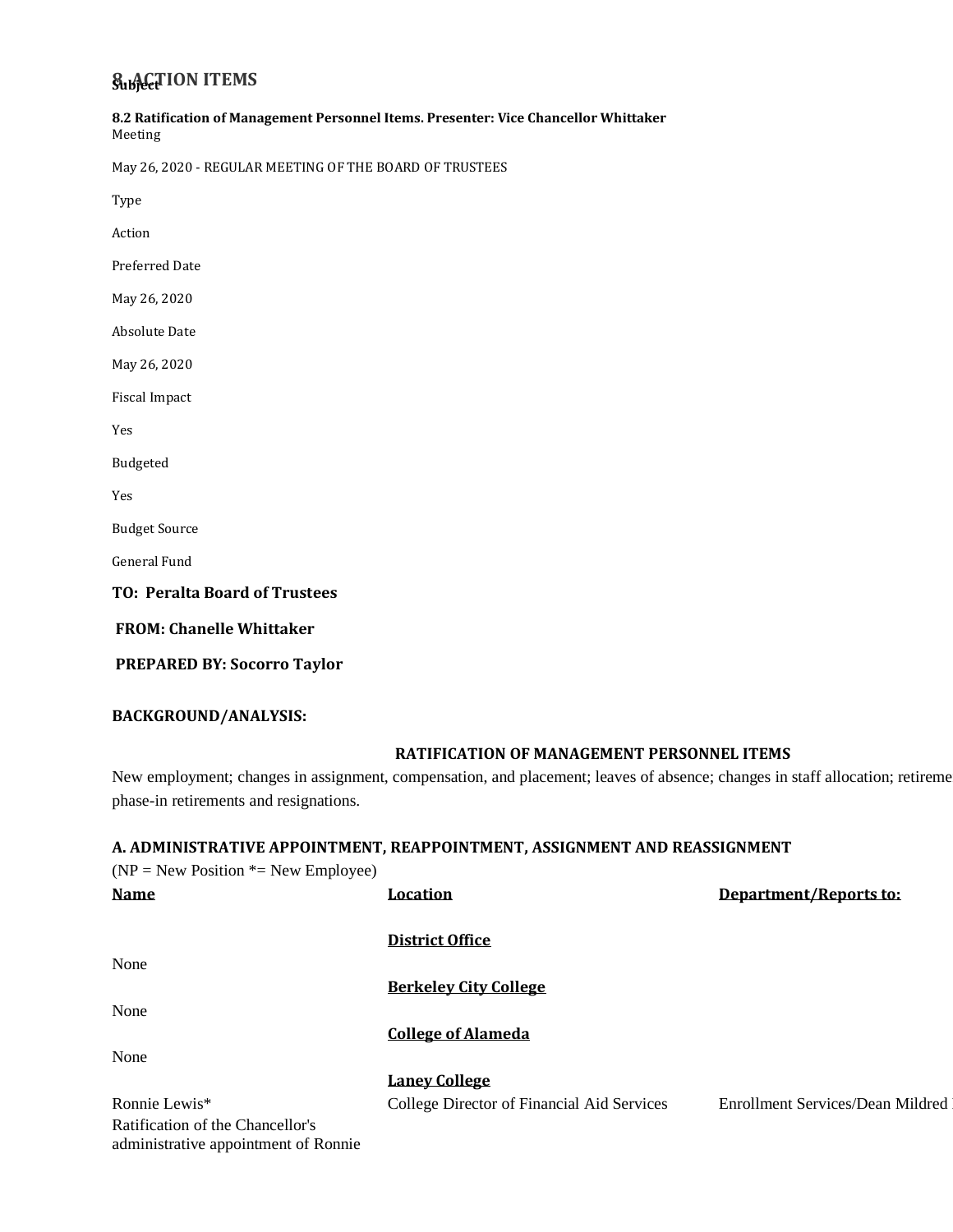Lewis as College Director of Financial Aid Services, effective May 12, 2020 through May 11, 2022 at \$111,647 annually.

| Lisa Webb*<br>Ratification of the Chancellor's<br>administrative appointment of Lisa Webb<br>as Dean of Counseling, Student Equity<br>and Achievement, effective April 24,<br>2020 through April 19, 2022, at \$133,977<br>annually. | <b>Merritt College</b><br>Dean of Counseling, Student Equity and<br>Achievement | Student Services/Acting President I |
|--------------------------------------------------------------------------------------------------------------------------------------------------------------------------------------------------------------------------------------|---------------------------------------------------------------------------------|-------------------------------------|
| David Johnson<br>Ratification of the Chancellor's<br>administrative appointment of David<br>Johnson as College President, effective<br>May 18, 2020 through May 17, 2023, at<br>\$200,966 annually.                                  | <b>College President</b>                                                        | President/Chancellor Regina Stanba  |
| <b>B. PHASE-IN RETIREMENT</b><br>None                                                                                                                                                                                                |                                                                                 |                                     |
| <b>C. LEAVE OF ABSENCE</b><br>None                                                                                                                                                                                                   |                                                                                 |                                     |
| D. PUBLIC EMPLOYEE RETIREMENT AND RESIGNATION<br>1. Retirement                                                                                                                                                                       |                                                                                 |                                     |
| <b>Name</b>                                                                                                                                                                                                                          | <b>Location</b>                                                                 | Department/Reports to:              |
| None                                                                                                                                                                                                                                 | <b>Berkeley City College</b>                                                    |                                     |
|                                                                                                                                                                                                                                      |                                                                                 |                                     |
|                                                                                                                                                                                                                                      | <b>College of Alameda</b>                                                       |                                     |
| None                                                                                                                                                                                                                                 | <b>District Office</b>                                                          |                                     |
| None                                                                                                                                                                                                                                 | <b>Laney College</b>                                                            |                                     |
| None<br>None                                                                                                                                                                                                                         | <b>Merritt College</b>                                                          |                                     |
| 2. Resignation                                                                                                                                                                                                                       |                                                                                 |                                     |
| None                                                                                                                                                                                                                                 | <b>Berkeley City College</b>                                                    |                                     |
| None                                                                                                                                                                                                                                 | <b>College of Alameda</b><br><b>District Office</b>                             |                                     |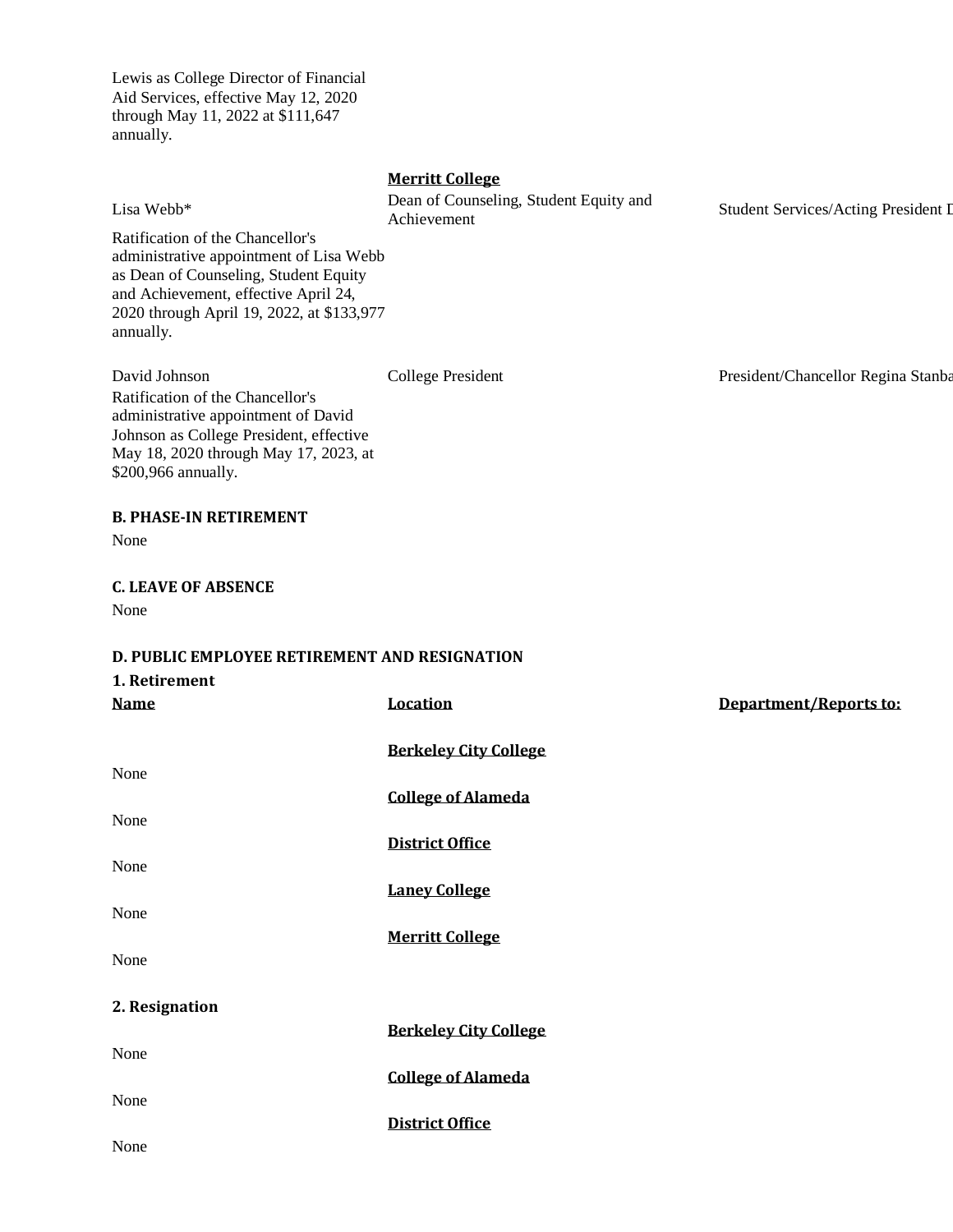### **Laney College**

None

**Merritt College**

None

### **DELIVERABLES/SCOPE OF WORK:**

 $N/A$ 

### **ANTICIPATED COMPLETION DATE:**

N/A

### **EVALUATION AND RECOMMENDED ACTION:**

N/A

The Chancellor recommends ratification. **8. ACTION ITEMS** 

#### **8.3 Ratification of Classified Personnel Items. Presenter: Vice Chancellor Whittaker** Meeting

May 26, 2020 - REGULAR MEETING OF THE BOARD OF TRUSTEES

Type

Action

Preferred Date

May 26, 2020

Absolute Date

May 26, 2020

Fiscal Impact

Yes

Budgeted

Yes

Budget Source

General Fund

**TO: Peralta Board of Trustees**

**FROM: Chanelle Whittaker**

### **PREPARED BY: Socorro Taylor**

### **BACKGROUND/ANALYSIS: RATIFICATION OF CLASSIFIED PERSONNEL ITEMS**

New employment; changes in assignment, compensation, and placement; leaves of absence; changes in staff allocation and classification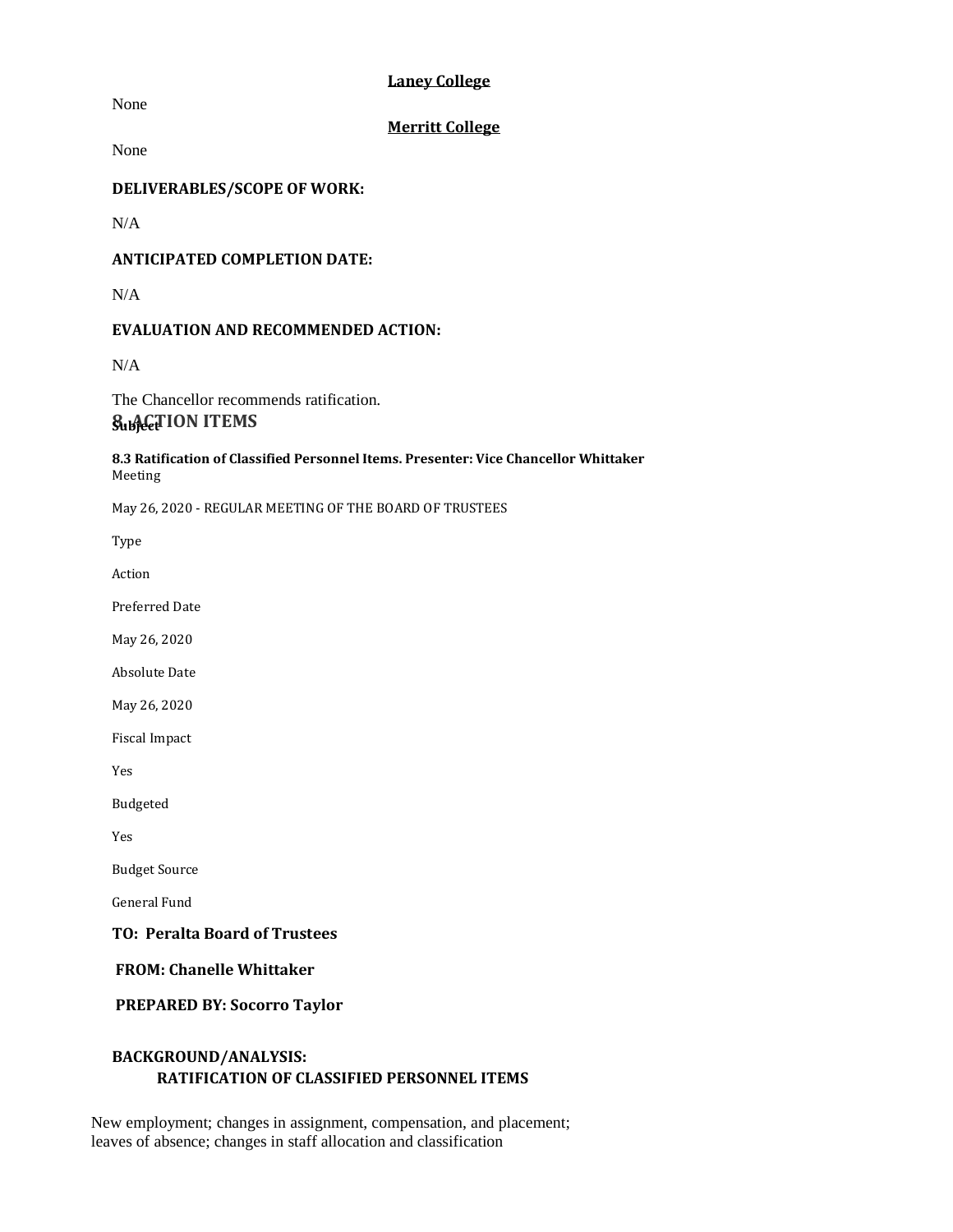of classified personnel; retirements, phase-in retirements and resignations; and short-term temporary classified positions.

### **A. CLASSIFIED EMPLOYMENT**

 $(NP = New Position * = New Employee)$ 

| <b>Name</b>                                                                                                                     | <b>Location</b>              | <b>Department/Reports to:</b>                        |
|---------------------------------------------------------------------------------------------------------------------------------|------------------------------|------------------------------------------------------|
|                                                                                                                                 | <b>Berkeley City College</b> |                                                      |
| None                                                                                                                            |                              |                                                      |
| None                                                                                                                            | <b>College of Alameda</b>    |                                                      |
|                                                                                                                                 | <b>District Office</b>       |                                                      |
| Aaron Harbour                                                                                                                   | Web Content Developer        | Marketing/Interim Executive Director Mark<br>Johnson |
| Ratification of the Chancellor's classified<br>appointment of Aaron Harbour as Web<br>Content Developer, effective May 5, 2020. |                              |                                                      |
|                                                                                                                                 | <b>Laney College</b>         |                                                      |
| None                                                                                                                            | <b>Merritt College</b>       |                                                      |
| <b>B. PHASE-IN RETIREMENT</b>                                                                                                   |                              |                                                      |
| None                                                                                                                            |                              |                                                      |
| <b>C. LEAVE OF ABSENCE</b>                                                                                                      |                              |                                                      |
| None                                                                                                                            |                              |                                                      |
| <b>D. PUBLIC EMPLOYEE RETIREMENT AND RESIGNATION</b>                                                                            |                              |                                                      |
| 1. Retirement                                                                                                                   |                              |                                                      |
| <b>Name</b>                                                                                                                     | <b>Location</b>              | <b>Department/Reports to:</b>                        |
|                                                                                                                                 | <b>Berkeley City College</b> |                                                      |
| None                                                                                                                            |                              |                                                      |
| None                                                                                                                            | <b>College of Alameda</b>    |                                                      |
|                                                                                                                                 | <b>District Office</b>       |                                                      |
| None                                                                                                                            | <b>Laney College</b>         |                                                      |
| None                                                                                                                            |                              |                                                      |
|                                                                                                                                 | <b>Merritt College</b>       |                                                      |
| None                                                                                                                            |                              |                                                      |
| 2. Resignation                                                                                                                  |                              |                                                      |

**Berkeley City College**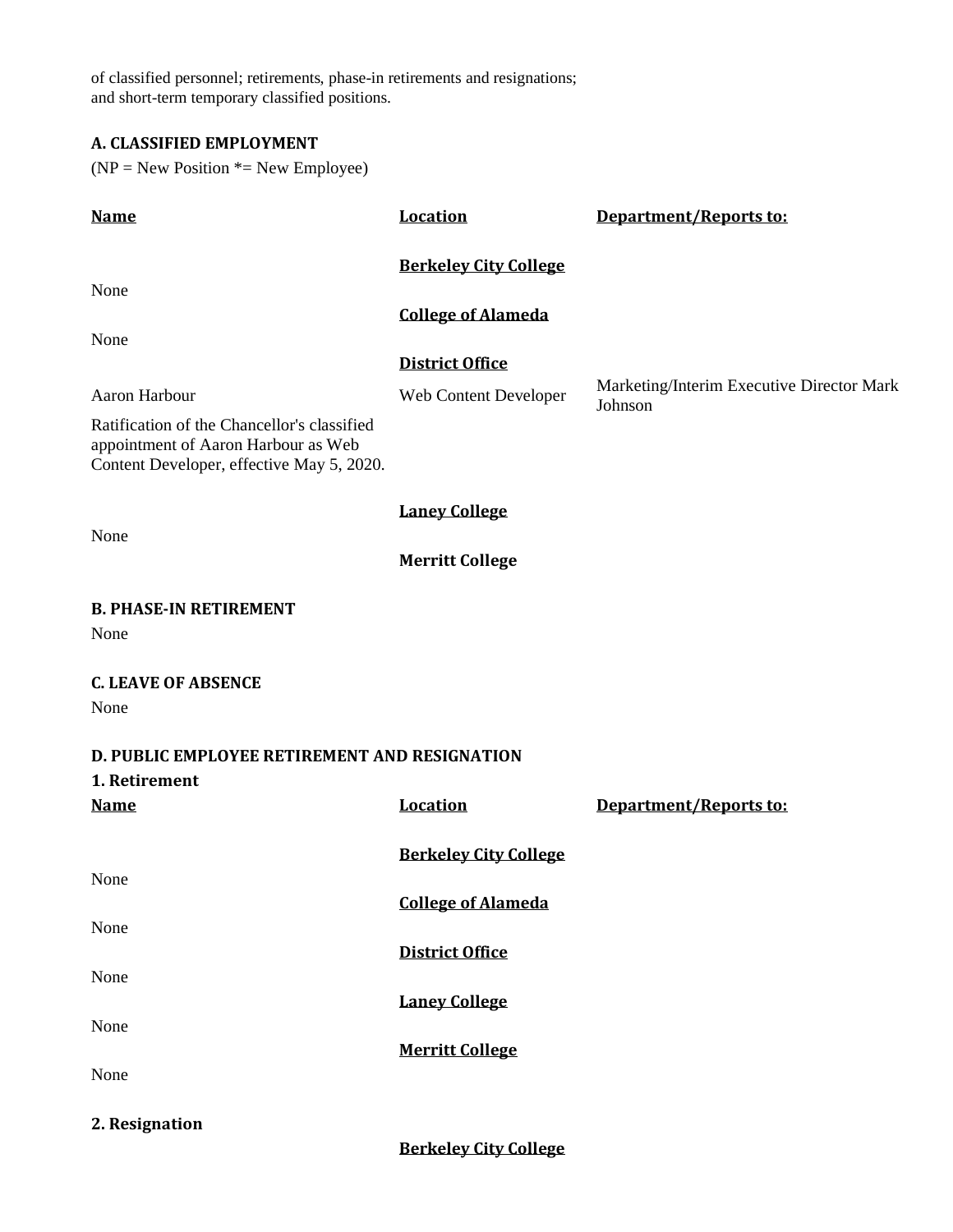| None |                           |
|------|---------------------------|
|      | <b>College of Alameda</b> |
| None |                           |
|      | <b>District Office</b>    |
| None |                           |
|      | <b>Laney College</b>      |
| None |                           |
|      | <b>Merritt College</b>    |
| None |                           |

# **E. SHORT-TERM NON-CONTINUING POSITIONS Name Location Department/Reports to: Berkeley City College** None **College of Alameda** None **District Office** None **Laney College** None **Merritt College** None

### **DELIVERABLES/SCOPE OF WORK:**

N/A

### **ANTICIPATED COMPLETION DATE:**

 $N/A$ 

### **EVALUATION AND RECOMMENDED ACTION:**

N/A

The Chancellor recommends ratification. **8. ACTION ITEMS Subject**

**8.4 Final Reading of Resolution 19/20-56 Authorizing the Amendment of the 2005 Indenture of Trust relating to the District's Other Post Employment Benefit (OPEB) Bonds, Authorizing and Directing the Conversion of the Series B-3 Bonds to an Alternative Interest Rate, and Approving Forms of Documents and Actions of Officers of the District Necessary and Desirable in Connection Therewith. Presenter: Chancellor Stanback Stroud** Meeting

May 26, 2020 - REGULAR MEETING OF THE BOARD OF TRUSTEES

Type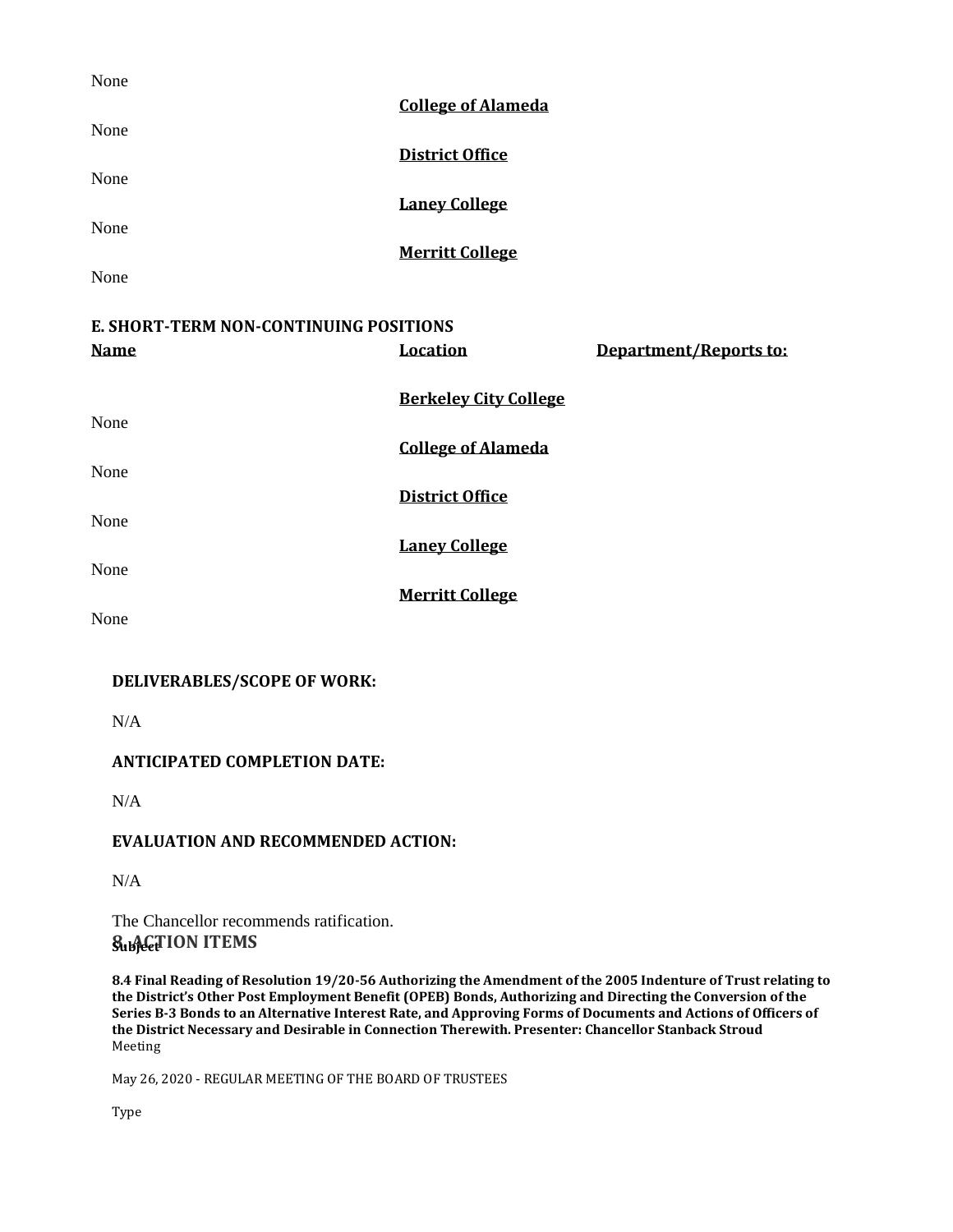Action

Preferred Date

May 26, 2020

Absolute Date

May 26, 2020

### **TO: Peralta Board of Trustees**

### **FROM: Dr. Regina Stanback Stroud, Chancellor**

### **PREPARED BY: Chancellor's Office**

### This Resolution is being presented to this meeting for a final reading of the Board and will be presented again at the *Board's May 26th meeting for approval.*

In 2005, the District issued \$153.7 million of Other Post Employment Benefit (OPEB) bonds, \$133.7 million of which were issued as convertible auction rate securities. In 2015, the District converted the Series B-2 of the OPEB Bonds, which were convertible auction rate securities, to weekly variable rate bonds supported by a letter of credit. This Resolution authorizes the District to proceed with the same plan of finance for the Series B-3 Bonds.

The Resolution also authorizes the Chancellor and the Vice Chancellor of Finance and Administration or their designees to finalize, execute and deliver the agreements and documents necessary to effectuate the plan of finance, including a second supplemental indenture providing for amendments to the indenture of trust relating to the OPEB Bonds, a reimbursement agreement with Barclays Bank PLC relating to the letter of credit supporting the B-3 Bonds, a fee letter relating to the fees the Bank will charge in connection with the letter of credit, a Custody Agreement with U.S. Bank and Barclays Bank PLC relating to the custody of bonds after certain drawings under the letter of credit and a remarketing agreement with Barclays Capital Inc, the remarketing agent. A substantially final form of each such document is included with this Resolution.

### **Deliverables and Scope of Work:**

N/A

### **Anticipated Completion Date:**

The District currently anticipates closing the transaction in August 2020.

### **Evaluation and Recommended Action:**

This is the final reading of this Resolution and is being presented for approval. File Attachments District Resolution - OPEB Remarketing 2020 [4137-9083-5236](https://go.boarddocs.com/ca/peralta/Board.nsf/files/BPR2XC043577/$file/District%20Resolution%20-%20OPEB%20Remarketing%202020%204137-9083-5236%203.pdf) 3.pdf (136 KB) Second Supplemental Indenture - Peralta CCD OPEB 2020 [4165-7322-0387](https://go.boarddocs.com/ca/peralta/Board.nsf/files/BPR2X9043575/$file/Second%20Supplemental%20Indenture%20-%20Peralta%20CCD%20OPEB%202020%204165-7322-0387%202.pdf) 2.pdf (380 KB) BB - Peralta Community College District [Reimbursement](https://go.boarddocs.com/ca/peralta/Board.nsf/files/BPR2X6043574/$file/BB%20-%20Peralta%20Community%20College%20District%20Reimbursement%20Agreement%20(Series%20B-3).pdf) Agreement (Series B-3).pdf (290 KB) BB Custody Agreement - Peralta [Community](https://go.boarddocs.com/ca/peralta/Board.nsf/files/BPR2XF043578/$file/BB%20Custody%20Agreement%20-%20Peralta%20Community%20College%20District%20(2020).pdf) College District (2020).pdf (30 KB) 2020 [Remarketing](https://go.boarddocs.com/ca/peralta/Board.nsf/files/BPR2X3043572/$file/2020%20Remarketing%20Agreement%20Peralta%20CCD%20OPEB.pdf) Agreement Peralta CCD OPEB.pdf (139 KB) Peralta [Community](https://go.boarddocs.com/ca/peralta/Board.nsf/files/BPR2WY043571/$file/Peralta%20Community%20College%20District%20Letter%20of%20Credit%20(Series%20B-3%20Bonds).pdf) College District Letter of Credit (Series B-3 Bonds).pdf (89 KB) BB - Peralta [Commuity](https://go.boarddocs.com/ca/peralta/Board.nsf/files/BPR2WV043570/$file/BB%20-%20Peralta%20Commuity%20College%20District%20Fee%20Letter%20(Series%20B-3).pdf) College District Fee Letter (Series B-3).pdf (34 KB) **8. ACTION ITEMS Subject**

**8.5 Consider Approval of Resolution No. 19/20-59 to Authorize an Agreement Incorporating Piggyback Contract to Purchase IT Equipment from CDW Government LLC for the College of Alameda New Center for Liberal Arts Project in an Amount Not to Exceed \$280,417.40. Presenter: Vice Chancellor Sata.** Meeting

May 26, 2020 - REGULAR MEETING OF THE BOARD OF TRUSTEES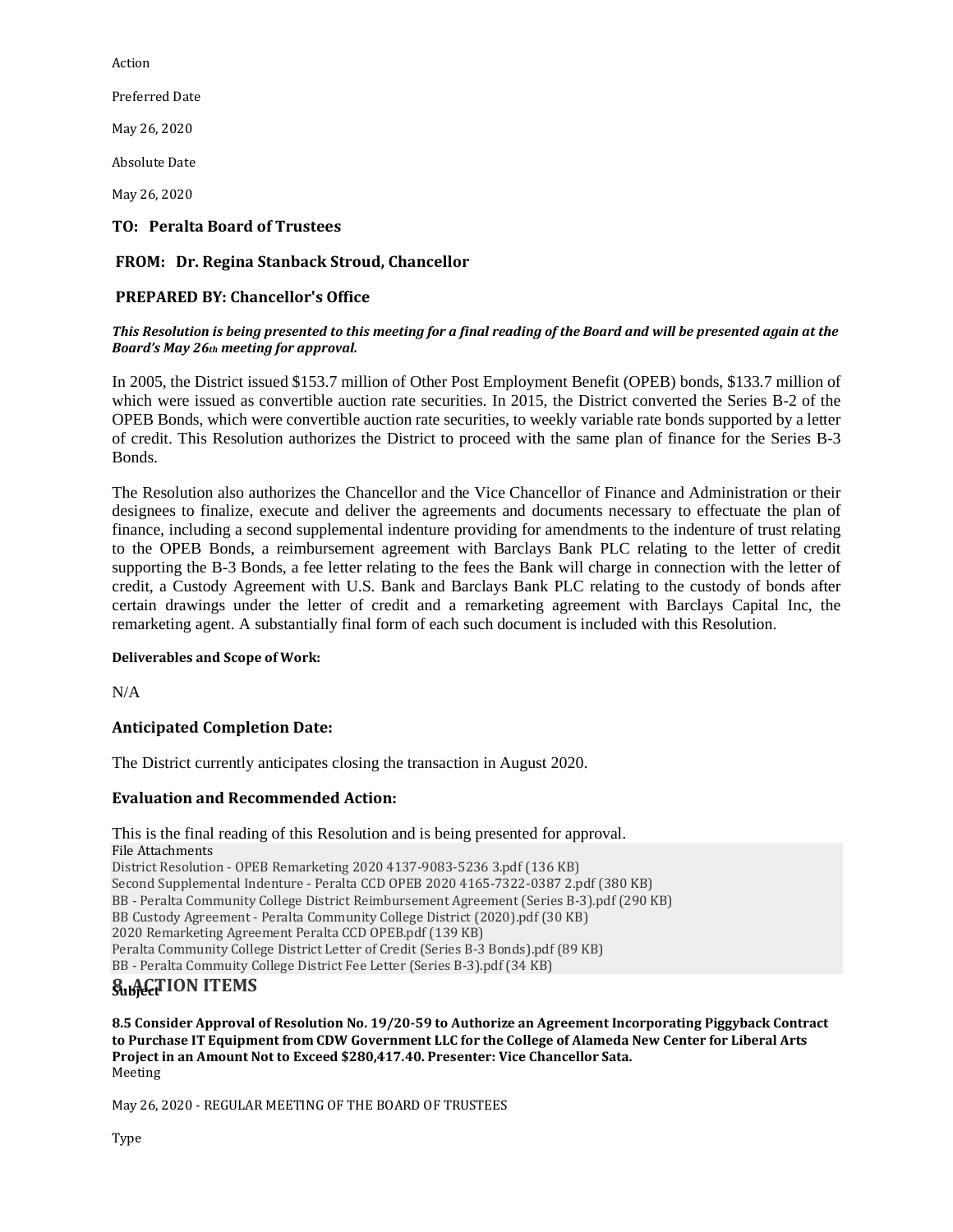Action Preferred Date May 26, 2020 Absolute Date May 26, 2020 Fiscal Impact Yes Dollar Amount \$280,417.40 Budgeted Yes Budget Source Bond Funds **TO:** Peralta Board of Trustees **FROM:** Department of General Services

**PREPARED BY:** Roebbelen CM

### **BACKGROUND/ANALYSIS:**

The New Center of Liberal Arts Building ("Project") is being constructed to provide new lab and classroom space on the College of Alameda campus. The Project is being built pursuant to a Design-Build contract the District entered into with C. Overaa & Co. in February 2017.

To complete the building and configure it for the desired usage, District staff will need to acquire appropriate information technology equipment ("IT Equipment"). The required IT Equipment includes computers, audio visual equipment, printers, cables, and other miscellaneous equipment selected by the IT Director.

CDW Government LLC ("Vendor") provides the desired IT Equipment to the Regents of the University of California under a master agreement dated June 2, 2017. The master agreement was made available to the Foundation for California Community Colleges ("FCCC") and the District was provided with a proposal to deliver the IT Equipment at a cost of #280,417.40 through the FCCC.

The FCCC is an auxiliary organization and public agency operating pursuant to the Education Code and in conformity with regulations adopted by the Board of Governors of the California Community Colleges. FCCC, as the largest national purchasing consortium for colleges and universities, leverages its buying power to make available, at competitive prices, equipment and services to colleges and universities nationwide under its "CollegeBuys" program.

Public Contract Code Section 20661 is an exception to the public bidding requirements of California law, authorizing California community colleges to enter into contracts awarded by the Chancellor of the California Community Colleges so long as the cost to the community college is better than that which the college could obtain through its own competitive bid process or otherwise through direct negotiation with a vendor.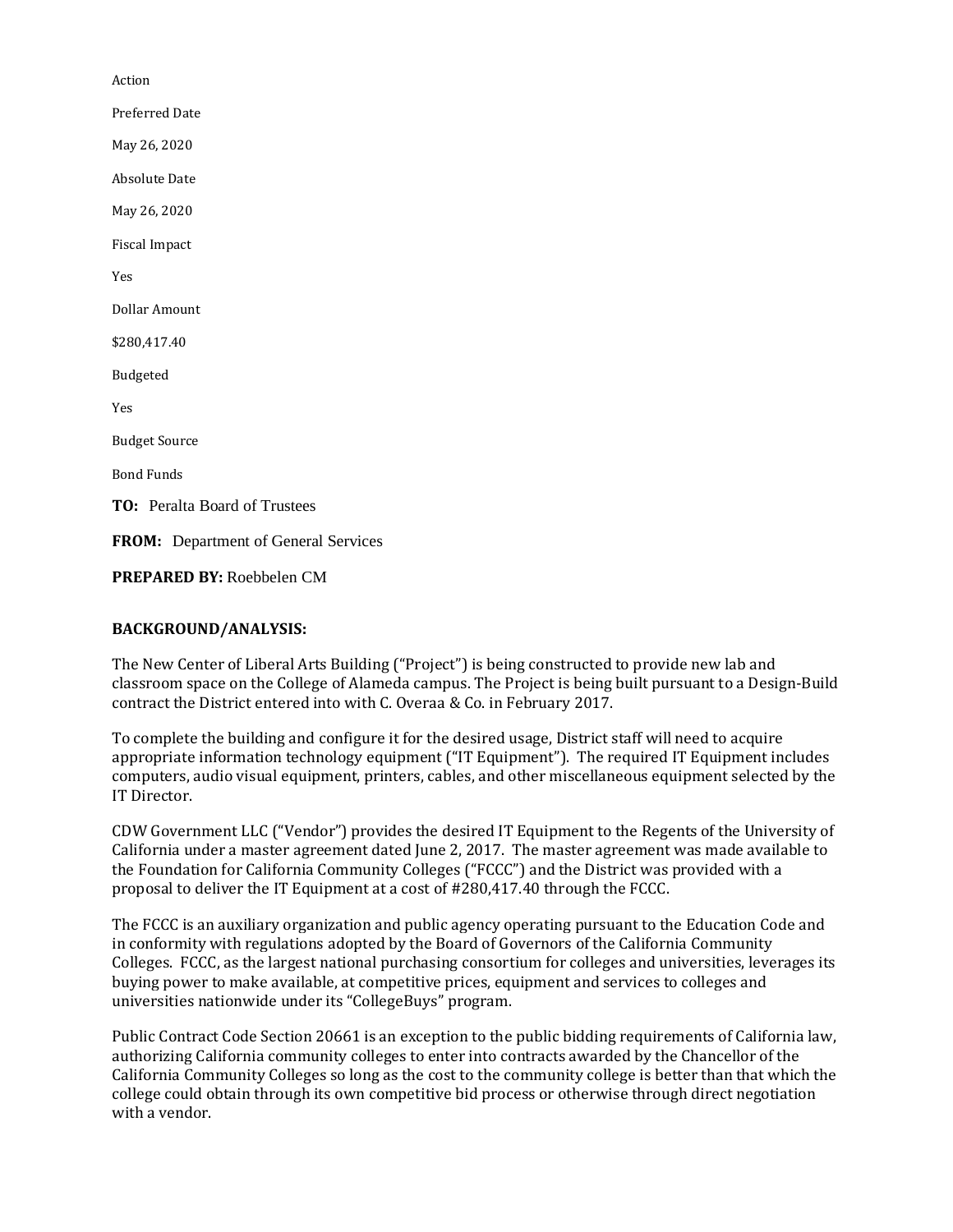District staff has researched the costs and terms of the FCCC Contract and believes that the price of the Equipment and installation of the Project under the FCCC Contract and the proposal by Vendor are reasonable and that it would be in the best interests of the District to utilize the FCCC Contract to purchase the Equipment from Vendor.

In the 2019-20 Fiscal Year, CDW Government LLC has been awarded the following contracts with the District:

| <b>Contract Description</b>                            | Amount       | <b>Board Approval</b> |
|--------------------------------------------------------|--------------|-----------------------|
| iMac Computers for Laney College                       | \$152,126.86 | November 12, 2019     |
| Computers and IT equipment for<br>COA NCLA (this item) | \$280,417.40 | This Item             |
| Total:                                                 | \$432,544.26 |                       |

### **DELIVERABLES/SCOPE OF WORK:**

Vendor is to deliver the IT Equipment, including computer, monitors, printers and cables, as described in the Agreement Incorporating Piggyback Contract to the District warehouse.

### **ANTICIPATED COMPLETION DATE:**

Vendor will deliver the IT Equipment to the District by June 30th, 2020.

### **EVALUATION AND RECOMMENDED ACTION:**

The Project Manager, Vice Chancellor of General Services, College of Alameda President and Chancellor, recommend approval of the Agreement Incorporating Piggyback Contract for the IT Equipment purchase from CDW Government LLC for the Project in an Amount Not to Exceed \$280,417.40.

File Attachments

Resolution Authorizing Piggyback Contract - FCCC Contract with CDWG for NCLA [Building\\_3553330\\_1\(DMS\).pdf](https://go.boarddocs.com/ca/peralta/Board.nsf/files/BPL74G17C9C3/$file/Resolution%20Authorizing%20Piggyback%20Contract%20-%20FCCC%20Contract%20with%20CDWG%20for%20NCLA%20Building_3553330_1(DMS).pdf) (133 KB) Agreement Incorporating Piggyback Contract - FCCC Contract with CDWG for IT [Equipment\\_3553303\\_1\(DMS\).pdf](https://go.boarddocs.com/ca/peralta/Board.nsf/files/BPL75217DF54/$file/Agreement%20Incorporating%20Piggyback%20Contract%20-%20FCCC%20Contract%20with%20CDWG%20for%20IT%20Equipment_3553303_1(DMS).pdf) (1,157 [KB\)](https://go.boarddocs.com/ca/peralta/Board.nsf/files/BPL75217DF54/$file/Agreement%20Incorporating%20Piggyback%20Contract%20-%20FCCC%20Contract%20with%20CDWG%20for%20IT%20Equipment_3553303_1(DMS).pdf)

200526 [CDW\\_PreviousLaneyCollegePurchase\\_8\\_22\\_19\\_COMBO.pdf](https://go.boarddocs.com/ca/peralta/Board.nsf/files/BPRM5Y546308/$file/200526%20CDW_PreviousLaneyCollegePurchase_8_22_19_COMBO.pdf) (428 KB)

### **9. REPORTS & ANNOUNCEMENTS**

### **9.1 Board of Trustees' Reports**

Meeting

May 26, 2020 - REGULAR MEETING OF THE BOARD OF TRUSTEES

Type

Information

### **9. REPORTS & ANNOUNCEMENTS**

**9.2 Announcements** Meeting

May 26, 2020 - REGULAR MEETING OF THE BOARD OF TRUSTEES